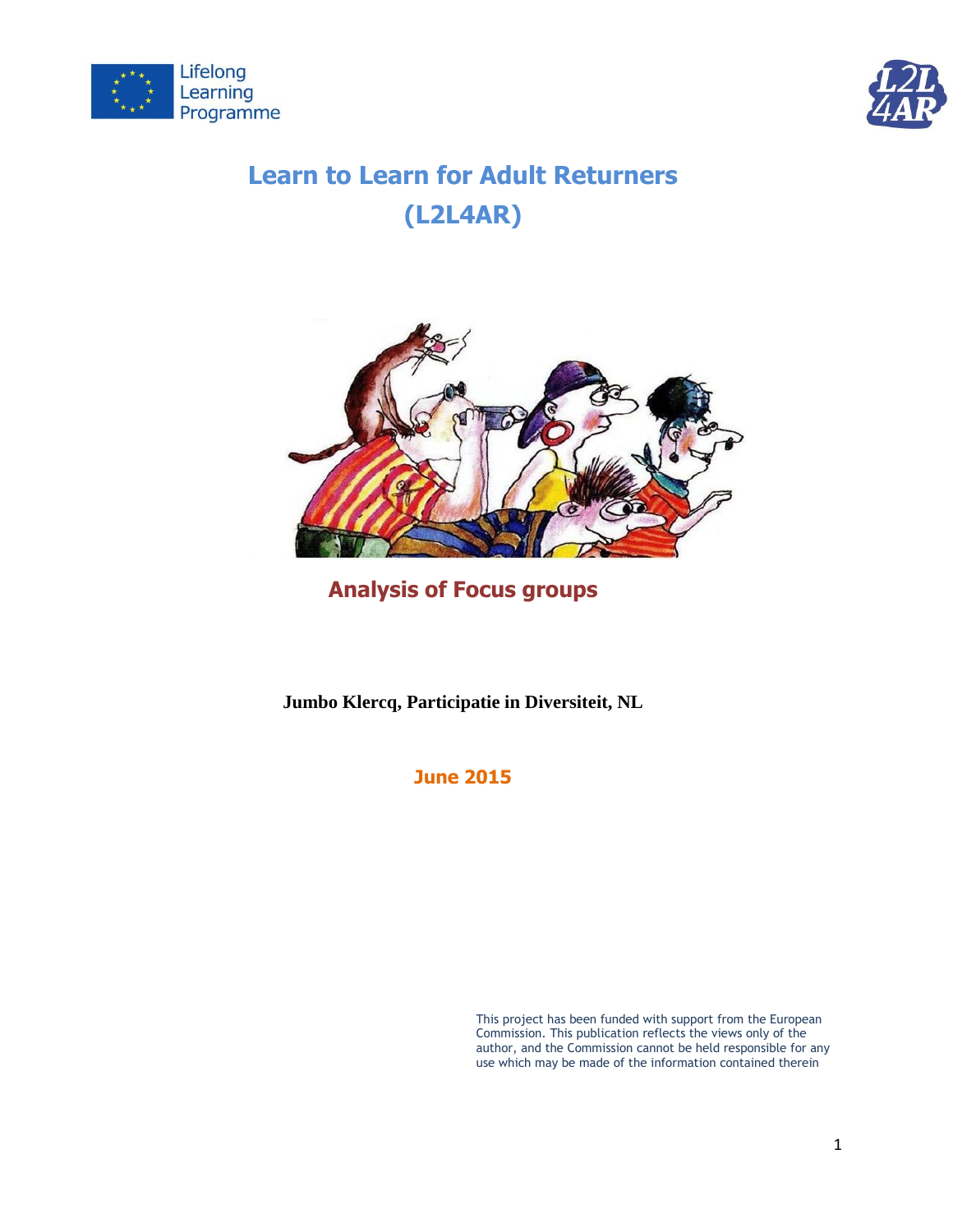



### **Introduction**

All partners organised focus group sessions with learners as wel as with teachers of adults. Interesting and remarkable is the common sense in the outcomes, although there are many cultural and stuctural differences about education in the partner countries. However, this does not influence the general thougths of learners and teachers about all what has to do with the learning competence. What has been said in Portugal could had been said in Lithuania or in the Netherlands, Therefore we have made in this report no distinction between the results of the partner countries.

### **1. Focusgroups for young adult learners**

### **Purpose**

The objective of the focus groups with young adult learners was to find out how they understand learning to learn competence and what they lack for effective learning.

- The following questions have been object of discussion: 1. Why do you think ability to learn is important?
	- 2. Define please what is ability to learn?
	- 3. What factors influence your efforts to learn something?
	- 4. What factors help you to learn?
	- 5. What factors hinder your learning?
	- 6. How teachers develop your ability to learn?
	- 7. How could you yourself develop your ability to learn?

### **Composition**

The learners are a very various group. Mostly they are learners from the different partner organisations, sometimes they belong to other organisations connected with one of the partner organisations. The learners are faced with different learning problems. Most of them are low educated and belong to vulnerable (migrants) or social exclued (prisoners) groups. For some of these this learning pathway is a second change, for others it is an extra stimulation to re-entree further education.

| Estonia                                      | Germany                                    | Italy                                    |
|----------------------------------------------|--------------------------------------------|------------------------------------------|
| The learners' focus group involved 9         | Focus group from not school-age young      | The focus group involved 7 learners of   |
| learners studying in Haapsalu Folk High      | people undergoing a vocational training    | different courses activated by middle    |
| School English language. The age of          | on the vocatonal education centre of St.   | school, SM "G.Diano" di Pozzuoli. The    |
| learners between 20 and 30, they all have    | Stephenstift in Hannover.                  | learners are prisoners, adult (more than |
| job and study in the evening course.         |                                            | 18 years old) female inmates of the      |
|                                              |                                            | Pozzuoli prison. They have not           |
|                                              |                                            | completed their course of studies and    |
|                                              |                                            | sometimes they have no literacy.         |
| Lithuania                                    | <b>Netherlands</b>                         | Portugal                                 |
| A group of 8 pupils, convicts currently      | Two focus groups (6, respectively 8        | One focus group of 8 adults $(24 - 65)$  |
| serving their sentence at Marijampole        | participants) with young adult migrants in | years old)                               |
| penitentiary/prison and at the same time     | the age of $18 - 30$ years. These young    |                                          |
| are seeking to get the secondary education.  | adults were children (mostly born in the   |                                          |
| Simultaneously they are pupils of Adult      | Netherlands) from parents, migrated        |                                          |
| Teaching Center. The average age is 33       | from several not western countries.        |                                          |
| year. The average of the not learning period |                                            |                                          |
| is 8.5 years, with a range from 3 years (the |                                            |                                          |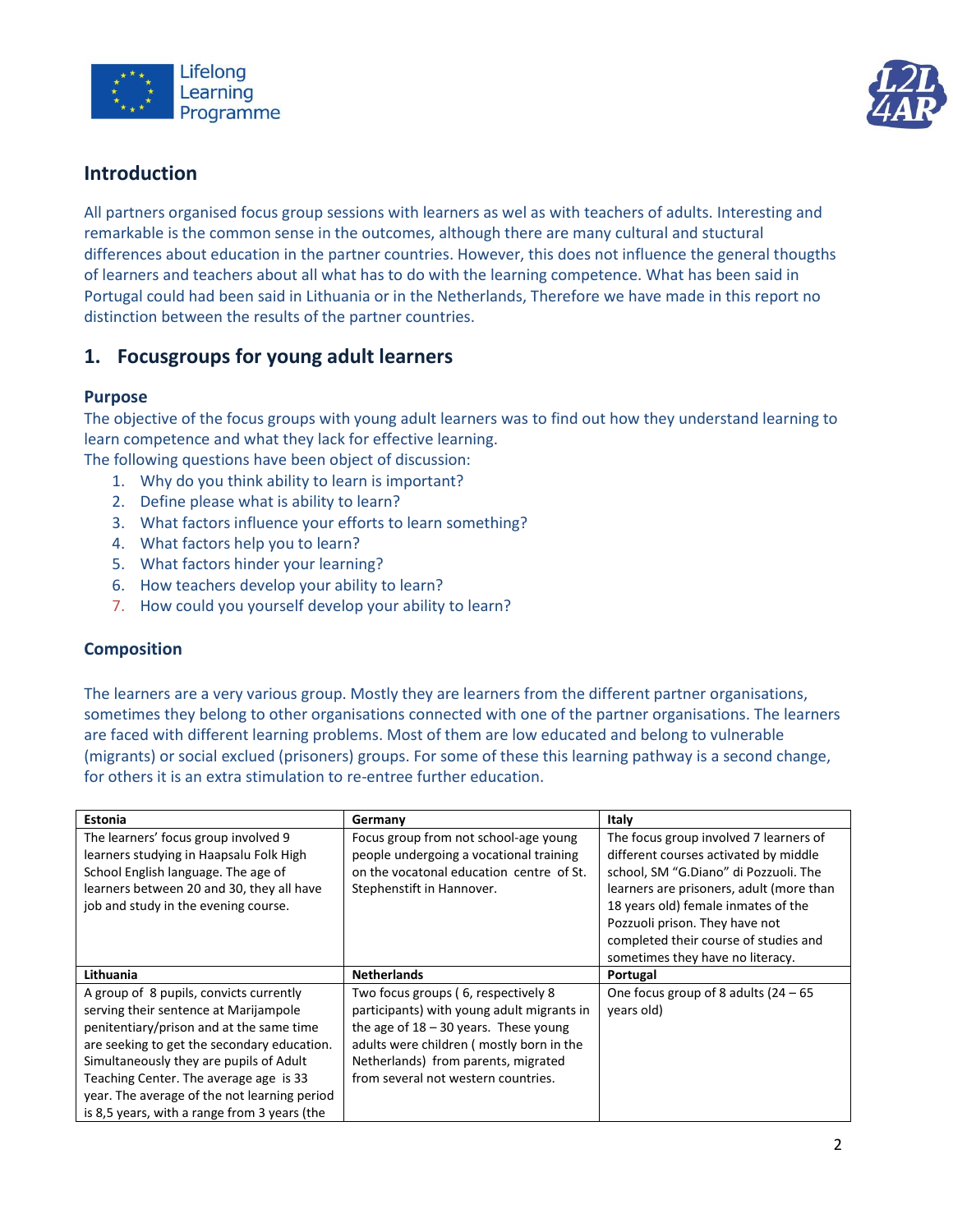



| shortest) and 25 years (the longest).        |  |
|----------------------------------------------|--|
| Sveden                                       |  |
| a group of 16 international students         |  |
| studying on a secondary education level in   |  |
| the age of $20 - 45$ years with a peak at 25 |  |
| at Litorina Folk High School, Karlskrona.    |  |

### **Brief overview of the outcomes of the focus groups of young adult learners**

The learners don't have a very positive view on learning. On the best it is seen as a must, a necessity. Mostly they look no further than getting a diploma to have better prospects on a job. Only few see also the importance of learning for social contact and behavior. Most of them never have heard of the learning to learn. Only one person knows "learning never ends".

In a fast changing society where people must have the ability to cope with these changes it look likes the importance of learning is quite obvious. How can we explain the negative view of many young people? One

explanation is a mentality shift among the youngsters. It could be a lack of motivation, a blind belief in and dependence of social media and internet knowledge, lack of parental support and/or more orientation on having fun than fulfilling obligations and

*... first of all, learners have to want to be a "good learner"...* 

duties. Another explanation is that this negative attitude is the reflection of latent resistance against an obliged lifelong learning which is determined by social and economic interests and labour market pressure. Youngsters do not feel happy to be responsible for their own failing/not succeeding in employment. The more they have learnt the more failure will be seen as their own guilt. Of course the can also make success stories, but the change on failure is due to the strong competition and the rigid youth unemployment much larger. This generation youngsters is the first generation in the western world who will experience that they get not automatically more welfare than their parents. That is very demotivating.

More or less both critical approaches are complementing each other in the explanations of the negative attitude towards learning. Internal factors are influenced by external social factors and vice versa. From this perspective it is worthwhile to study carefully what learners say about learning.

| Why is learning for you important?                                 | What does learning mean to you?                                       |
|--------------------------------------------------------------------|-----------------------------------------------------------------------|
| <b>EMPLOYMENT PERSPECTIVE</b>                                      | <b>NEVER HEARD OF</b>                                                 |
| opportunity to gain an education;                                  | Almost all participants have never heard about the existence of this  |
| better job and welfare prospects and better life<br>opportunities; | competence so far. They have never thought of their ability to learn. |
| to have a nice and good job in the future<br>$\bullet$             | <b>LEARNING IS A MUST</b>                                             |
| otherwise you achieve anything                                     | I'm not going to school, but I know it's important                    |
| so you end up in the future                                        | Learning never ends.                                                  |
| to get a diploma                                                   |                                                                       |
| going ahead                                                        | <b>LEARNING TO LEAN</b>                                               |
|                                                                    | Ability to learn is ability to listen, remember, save the information |
| <b>ADULT LEARNERS RETURN</b>                                       | and to concentrate.                                                   |
| learners return to school for the following reasons:               | Learn is what one says about something.<br>٠                          |
| Family pressure;<br>➤                                              | Learn new things develop, build experience, bright future             |
| Desire for personal achievement;<br>➤                              | Training in assistance care and welfare, then work on a kindergarten  |
| ➤<br>Market competition.                                           | and learn children what I have learned.                               |
| mental capability                                                  | Ability to learn is openness, readiness and will to learn. Ability to |
| do not know what learn to learn means                              | learn means to know how to do something, you have to try and try      |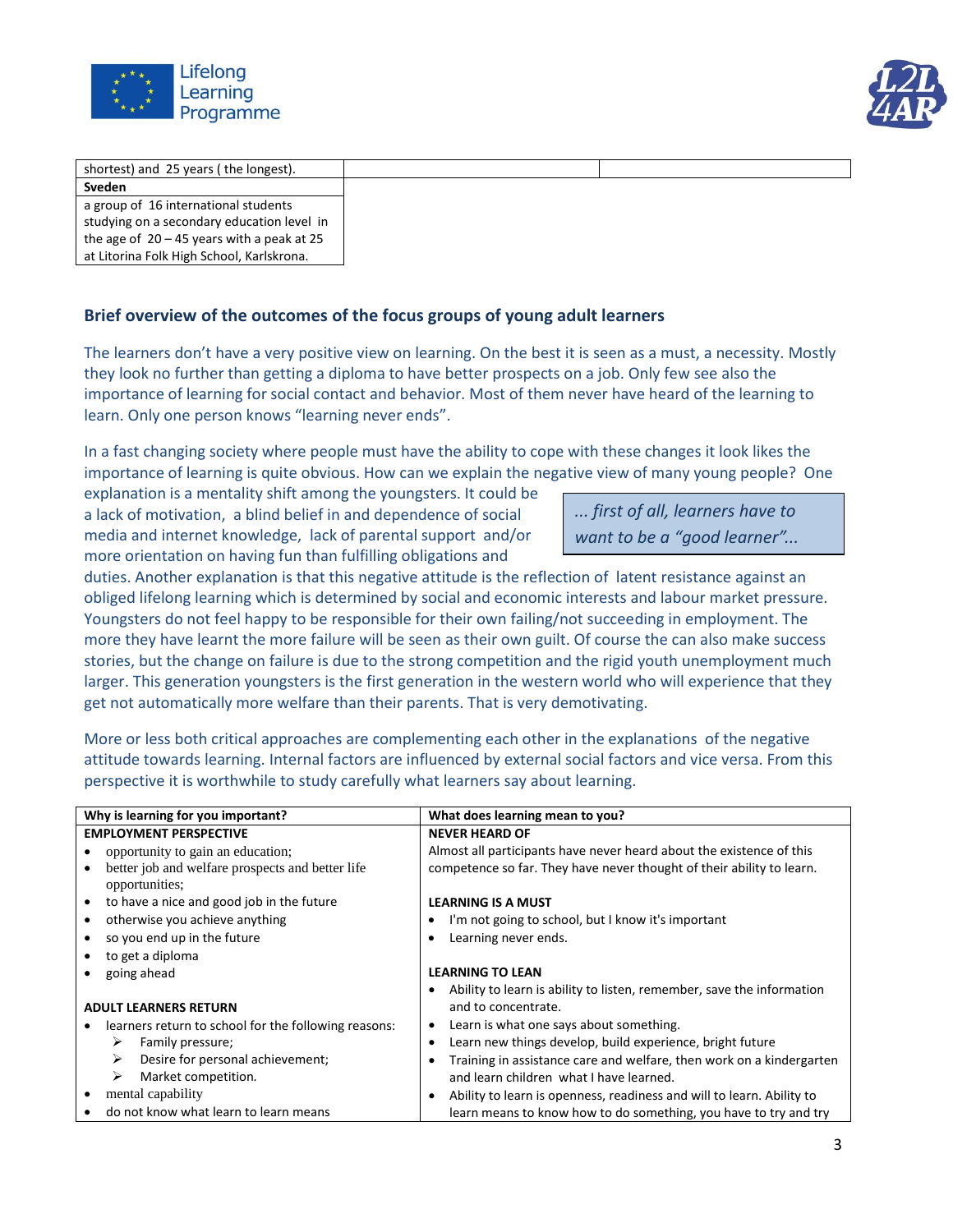



| <b>LIFELONG LEARNING</b><br>learning something for life;<br>reflecting about things<br>to talk about different things<br>٠<br>it helps to assimilate new things and to receive<br>information.<br>learning is development, if the one don't learn, this<br>development process stops<br>continuous assessment provides better learning<br>conditions<br>research helps to create autonomy, independence<br>and helps to reflect<br>teachers motivation helps to motivate learners | again to do this, and learn from your own mistakes.<br>Ability to learn is ability to learn by doing.<br>$\bullet$<br>Ability to learn includes also patience and continuity. Ability to find<br>٠<br>time, to make it through what you learn, string and not to give up.<br>Ability to find and create system and environment for yourself how<br>to learn.<br><b>FUTURE PERSPECTIVES</b><br>To achieve your goals you need to develop self-confidence<br>٠<br>Learning to learn is to achieve my goal.<br>To be able to teach others.<br>٠<br>It helps getting a job.<br>٠<br>In order to progress in life.<br>٠<br>To win at "Who wants to be a millionaire".<br>٠<br>To get good grades at school.<br>$\bullet$<br>To earn your money.<br><b>GOOD HEALTH</b><br>Learning is important in order to stay healthy. |
|-----------------------------------------------------------------------------------------------------------------------------------------------------------------------------------------------------------------------------------------------------------------------------------------------------------------------------------------------------------------------------------------------------------------------------------------------------------------------------------|---------------------------------------------------------------------------------------------------------------------------------------------------------------------------------------------------------------------------------------------------------------------------------------------------------------------------------------------------------------------------------------------------------------------------------------------------------------------------------------------------------------------------------------------------------------------------------------------------------------------------------------------------------------------------------------------------------------------------------------------------------------------------------------------------------------------|
|-----------------------------------------------------------------------------------------------------------------------------------------------------------------------------------------------------------------------------------------------------------------------------------------------------------------------------------------------------------------------------------------------------------------------------------------------------------------------------------|---------------------------------------------------------------------------------------------------------------------------------------------------------------------------------------------------------------------------------------------------------------------------------------------------------------------------------------------------------------------------------------------------------------------------------------------------------------------------------------------------------------------------------------------------------------------------------------------------------------------------------------------------------------------------------------------------------------------------------------------------------------------------------------------------------------------|

Nevertheless despite of their general negative experience with learning were many learners able to identify what stimulates them to learn, what helps them and what makes learning difficult. They mention relevant "education" factors like the personality of the teacher, adult classmates, the learning environment. Further on they see external factors as "future plans and aims and "finding a good job"". Some mention interest in some of the subjects and topics itself. Others ". mention personal preferences and conditions like "silence" or "music".

It is remarkable that many mention stress (in different variations) and pressure as difficulties to learn, even as lack of motivation and lack of support from school. Besides that more personal learning difficulties are mentioned like "lack of concentration"", a brain inflammation, distraction and worries.

| What stimulates you to learn?     | What helps you to learn in a good             | What makes learning difficult for you? |
|-----------------------------------|-----------------------------------------------|----------------------------------------|
|                                   | way?                                          |                                        |
| <b>ABOUT CONTENT</b>              | <b>MOTIVATION AND AMBITION</b>                | <b>REGULAR EDUCATION</b>               |
| being interested in different     | • motivation, willing to break away           | the secondary school did not help to   |
| subjects                          | from everyday routine and friendly            | know the individual learning           |
| the subject to learn              | relationships                                 | opportunities                          |
| interesting topics                | • motivation, ambition                        | in school should be course how to      |
| challenges raise interest for     | • taking the lessons more serious             | learn. I don't know how to learn.      |
| learning.                         | • overcome my baser instincts                 | learning process is more complicated   |
| importance between theory         |                                               | when learners in the group are in      |
| and practice                      | <b>LEARNING ENVIRONMENT</b>                   | different levels.                      |
|                                   | • positive and productive learning            | workload and time-management;          |
| <b>ABOUT FUTURE PERSPECTIVES</b>  | environment                                   | theoretical classes                    |
| future plans and aims             | • that someone or my parents want             |                                        |
| gratification from telling what I | to help me studying.                          | <b>LEARNING ENVIRONMENT</b>            |
| have learned                      | learning process goes better, if<br>$\bullet$ | poor learning environment and          |
| learning motivation comes,        | learning takes place day time,                | inside surrounding (the prison!)       |
| when something goes easily,       | when mind is fresh (timing)                   | the difficult environment makes<br>٠   |
| when the learner gets some        | • very important factor what                  | learning difficult interruptions       |
| results and positive feedback.    | supports learning process are                 | hindering factor is learners laziness. |
| finding a good job in the future  | group and teacher.                            | ;noise                                 |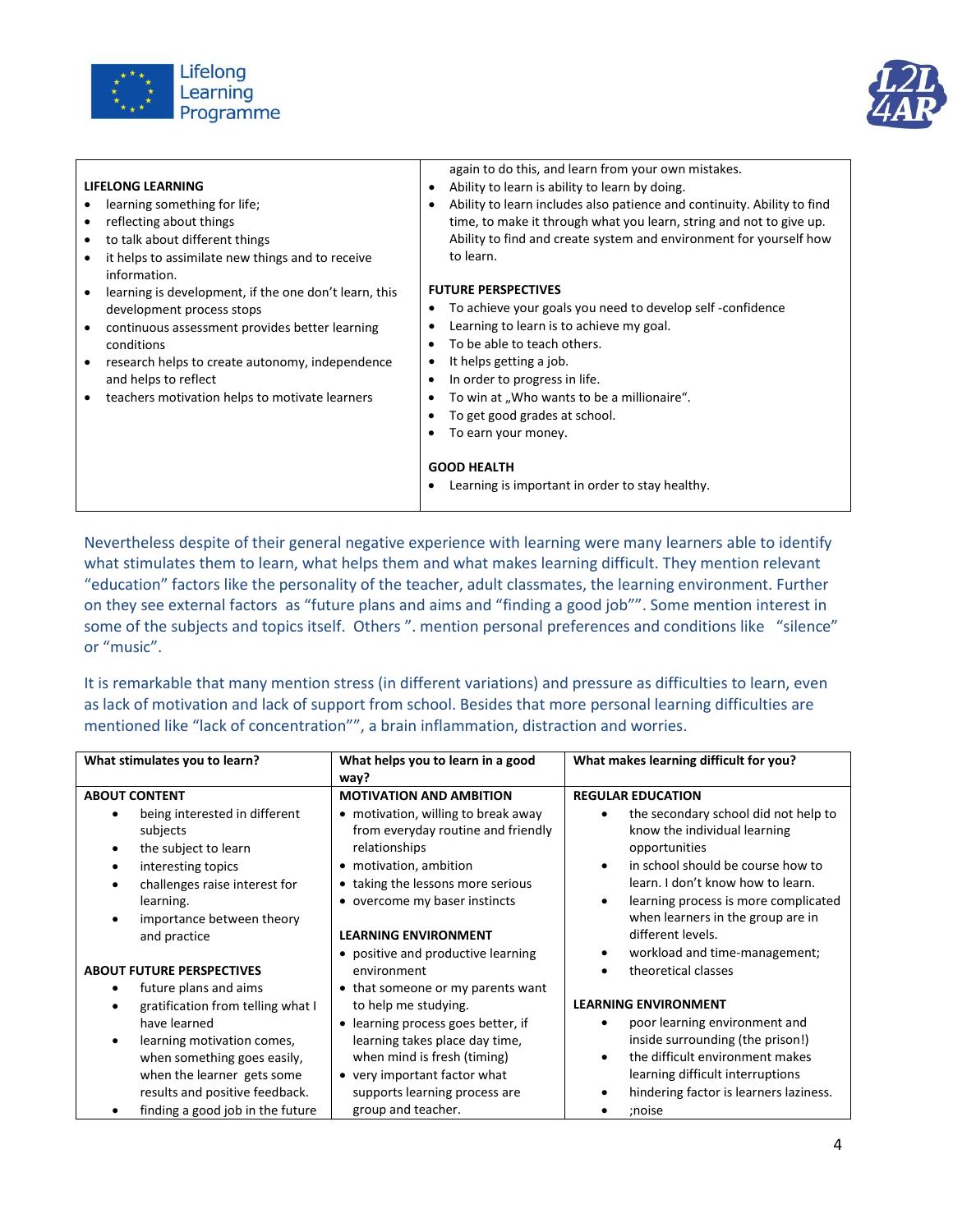

stimulates me



|                                                                                                                                                                                                                                                                                                                                                                                                          | <b>ABOUT CONTENT</b>                                                                                                                                                                                                                                                                                                                                      | <b>EXTERNAL FACTORS</b>                                                                                                                                                                                                                                                                                                                                                                                                                                                                                                                      |
|----------------------------------------------------------------------------------------------------------------------------------------------------------------------------------------------------------------------------------------------------------------------------------------------------------------------------------------------------------------------------------------------------------|-----------------------------------------------------------------------------------------------------------------------------------------------------------------------------------------------------------------------------------------------------------------------------------------------------------------------------------------------------------|----------------------------------------------------------------------------------------------------------------------------------------------------------------------------------------------------------------------------------------------------------------------------------------------------------------------------------------------------------------------------------------------------------------------------------------------------------------------------------------------------------------------------------------------|
| <b>ABOUT YOURSELF AS LEARNER</b><br>knowing what you want<br>$\bullet$<br>achieve<br>language to express myself<br>learning goes easier when you<br>٠<br>know why you want to learn<br>this particular topic.<br>you learn most from these<br>٠<br>things, what you have done<br>wrong.<br>I do not want any delay in my<br>$\bullet$<br>study to obtain my diploma.<br>This is why I do my best to pass | • more practice than theory, more<br>guidance when it is difficult for me<br>• participating in society and have<br>responsibilities<br>• freedom in society<br><b>LEARNING CONDITIONS</b><br>• have plenty of time to learn,<br>proper way to make it easier to.<br>• by sitting in my room where no one<br>is at, hear any noise.<br><b>SUGGESTIONS</b> | family life stress such as children,<br>dogs, husbands, wives etc.<br>people around me<br>more stress<br>the pressure to return to work<br>economic responsibility for a family<br><b>INDIVIDUAL FACTORS</b><br>the idea being too old<br>the sad thoughts. The mind goes<br>away to my own thoughts.<br>we did not want to study<br>$\bullet$<br>it is too late, I know what I know                                                                                                                                                         |
| my subjects at once                                                                                                                                                                                                                                                                                                                                                                                      | • summarizing things that I have                                                                                                                                                                                                                                                                                                                          | confusion around me                                                                                                                                                                                                                                                                                                                                                                                                                                                                                                                          |
| <b>ABOUT THE TEACHER</b><br>the personality of the teacher<br>trainer explains clearly<br>need for interaction<br>things must make sense and<br>real cases are also necessary<br><b>ABOUT THE LEARNING GROUP</b><br>adult classmates<br>$\bullet$<br>friends to learn with<br>learning in a team<br>need for interaction<br><b>OTHER FACTORS</b><br>silence<br>music                                     | learned<br>• helps this when you create<br>connections, between exciting and<br>new knowledge.<br>• learning goes better if you rehearse<br>and practise continuously.                                                                                                                                                                                    | too many thoughts<br>$\bullet$<br>difficulties in understanding<br>hindering factor is learners laziness.<br>incurred by a brain inflammation<br>distraction<br>worries<br>lack of concentration<br>hindering factor in learning process<br>is me, myself.<br>I feel that I don't know how to learn,<br>I don't have this ability.<br>I can't remember things,<br>$\bullet$<br>consequently I learn wrong.<br>this first step is hard, going out from<br>$\bullet$<br>home.<br>difficulty in reconciling<br>personal/social/professional and |
| eating and drinking<br>good advice                                                                                                                                                                                                                                                                                                                                                                       |                                                                                                                                                                                                                                                                                                                                                           | academic commitments.                                                                                                                                                                                                                                                                                                                                                                                                                                                                                                                        |

In generally the learners require from teachers much more a learner-centered approach instead of a knowledge and skills oriented approach. However, there is some awareness of the necessity of improving their learning skills. "*Studying implies an efficient method and it isn't something that we are born with," as somebody said.*

People may feel pressured to do something unexpectedly or which is not chosen by them... so the natural consequence is that the learner doesn't feel involved, doesn't appropriate that training for himself or for his personal development and therefore might fail. For learners it is very important to experience their learning is their own interest instead of a necessity from society, from their parents, their teachers of from the labour market.

| What teacher's support do you need?                | How can you develop your learning skills?                       |  |
|----------------------------------------------------|-----------------------------------------------------------------|--|
| <b>ATTITUDE</b>                                    | <b>PERSONAL FACTORS</b>                                         |  |
| teachers have to give, not only to take            | you have to know yourself very well and to evaluate your skills |  |
| teachers need to allow learners to know themselves | self-control and self-discipline                                |  |
| better                                             | making errors and mistakes is a way to learn                    |  |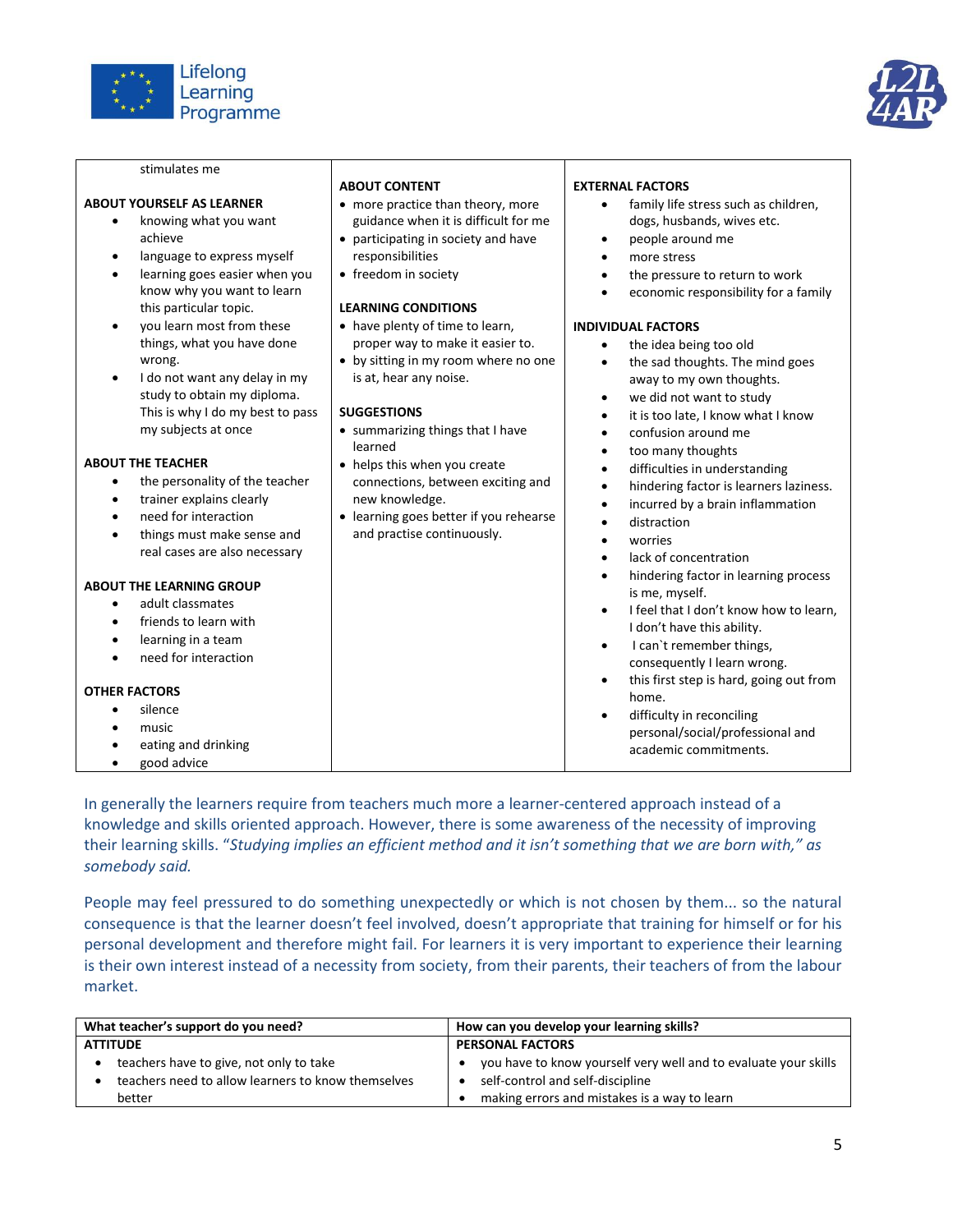



- providing learning advice and tips
- good communication
- teachers can help learners by collaborating with other teachers
- teachers need to listen to me and repeat themselves when I don't understand
- teachers need to involve me and give me some new suggestions
- teachers need to have patience with me
- to invite learner talking about their own experiences.
- to tell learners what the consequences are if you stop school and does not continue studying.
- they need to have patience and understanding, when I tell them about my illness from the past.
- teachers need to have patience with me a shove of motivation
- It helps when teacher supports if learner doesn't understand something
- important is also teacher`s personality.
- teacher is encourager

#### **METHODS/DIDACTICS**

- using attractive methods and technology
- taking a rest to think through things
- have a walk; take a break, do something else for a short time
- very much depends from that how teacher can teach, it helps when teacher can make class interesting.
- teacher helps to develop my ability to learn, when she/he gives homework, without homework I think that I never have done any exercising at home.

### **SPECIALISATION**

specialised teacher

### **MATERIALS**

- cd's or files on the internet where they can listen to texts instead of having to read themselves
- extra learning materials suitable for the individual
- serenity in the classroom

### **EXPLANATION**

- well explain a topic
- to make the topic funny and sexy by talking and explaining a lot about it
- visualization of the subject (in addition to the narrative presentation)
- good explanation of the subject
- examples to concretize the abstract subject
- discussing the topic with someone else

### **FURTHER ON**

- parents or siblings that help rehearsing
- gratifications, e.g. a voucher for the cinema
- more self-confidence
- should be more opportunities where to use what I have learnt.
- should develop in myself how could be more patience
- you have to encourage yourself to learn.
- I have to be more open minded.
- have to find time for learning.
- I can control myself that I will not cheat in learning process.
- I could develop my remembering skill, I think it will help learn
- I should think more how to learn to learn.

#### **MODERN TECHNOLOGY**

use of technology (internet) to get learning advice

#### **KEY COMPETENCES**

- to plan and manage time effectively
- collaborating with classmates in a group
- learn to prioritize study work

#### **BEING UPDATED**

- reading more and more
- reading, watching TV, travelling
- reading, writing, doing exercises day by day
- through further study and show my commitment
- by being busy on a particular topic.
- buying important learning materials with my own money

### **MOTIVATION**

- doing my best during the public examination
- to show more interest in school and to think about how my future will look like and then undertake action
- writing is a therapy and develops the capacities
- I have speech therapy and occupational therapy.

### **EXTRA**

.

- learning during the night
- to do without my usual leisure time
- not seeing my friends
- switch off the mobile phone
- stay longer at school than planned in the class schedule (provided that it helps me or others)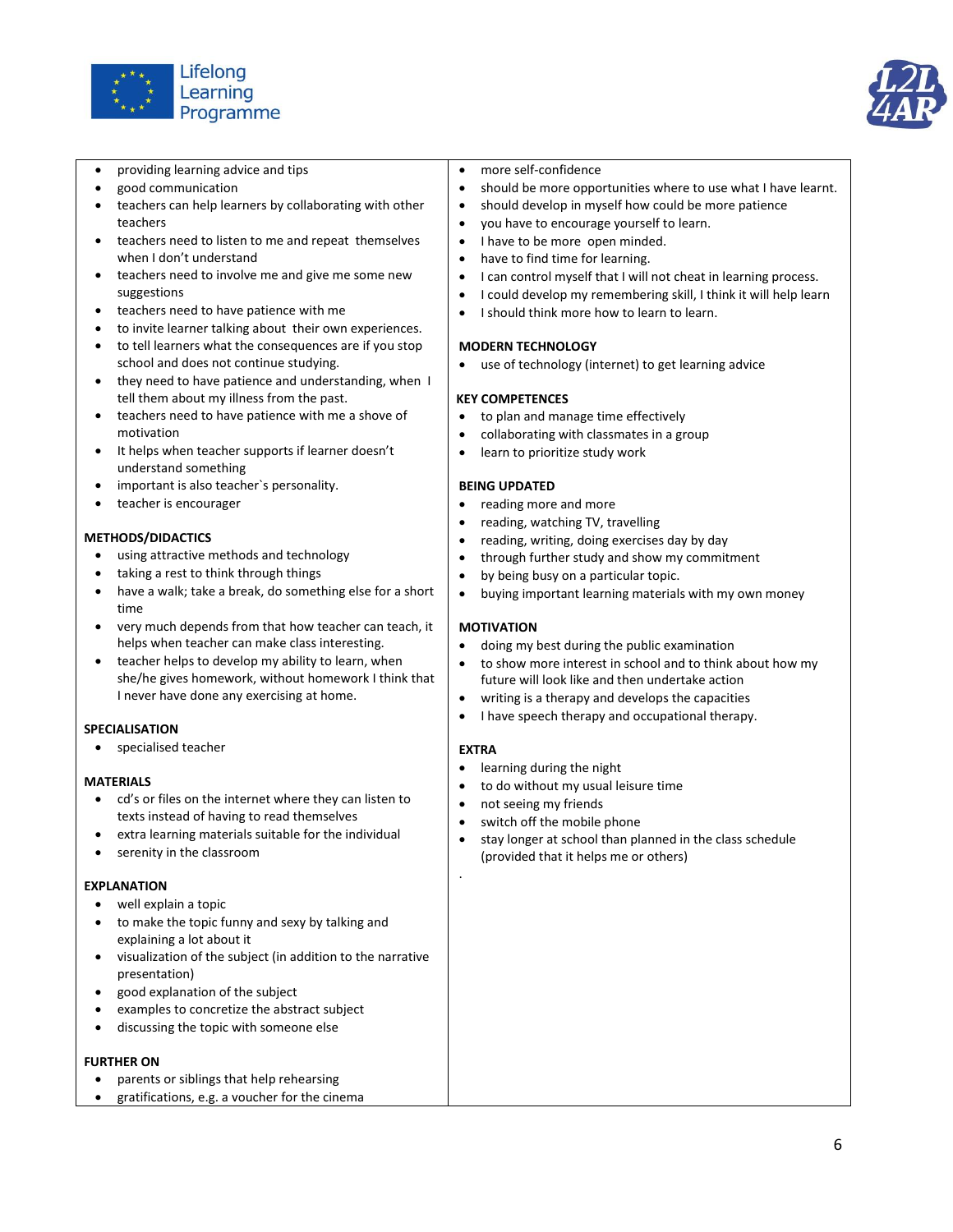



### **Conclusions**

The fact that many of them do not see so much importance of learning make them seen as "They do not know themselves, they do not know their mental abilities, they do not treat learning as a valuable matter, they are more interested in their physical abilities than mental, they do not have any positive learning motivation and they do not believe in success of learning". Their social and communication skills are not fully developed.

Nevertheless most of them are seeking for secondary education by themselves, because they are aware that their learning skills are not so good developed.

Adults with low socioeconomic standard have a disadvantage when it comes to achieve academic goals. Before even thinking about studies the individual needs to make sure that he or she will be able to concentrate on studies and being mentally and economically prepared. To start with a certain

*If things make sense to me I never forget them... If I learn by memorizing, after a while remember nothing...*

amount of self-confidence is needed. The learner has to believe in its capability and preferably have a supporting surrounding like an understanding family/husband/wife etc. Studying means changing your life drastically. Unemployed students go from no work to full time "work"/studies, people having been on sick leave or at a work place where he or she had to quit, all make major changes in their life. For immigrants it is not only a new language they need to get used to, it is a different educational culture as well.

Learning to learn is a process of development and to stop the learning that stops development. Learning to learn means finding the will and motivation to learn. It means the ability to plan the actions; to find motivation to learn; the ability to remind what have been learnt and use this; to be self-directed learner. The results and positive feedback stimulates learner to learn but also learning from mistakes. Important is the ability to make connection between new and existing knowledge; right timing. Learning in the group and good teacher who finds relevant learning methods supports the learning process.

Teachers' personality is important in learners' personal level. Many times has been mentioned that learning to lean skills are low and learners like to work more with this.

### **2. Focusgroups for teachers of adult learners.**

### **Purpose**

The objective of the focus groups with teachers of adults was to find out how teachers understand the importance of learning competence for self-development and for the development of learners. The following questions have been object of discussion:

- 1. Why do you think person should learn to learn?
- 2. Define please what is ability to learn?
- 3. What factors influence learners' efforts to learn something?
- 4. What factors help learners to learn more effectively?
- 5. What factors hinder learners learning?
- 6. How you as a teacher develop learners' ability to learn?

### **Composition**

Teachers are more divided than learners, but this does not primarily depend form national education systems, The main distinction is if they are employd in formal education of in non-formal education. Teachers in formal education are more pressed by the qualification structur,which influence them and their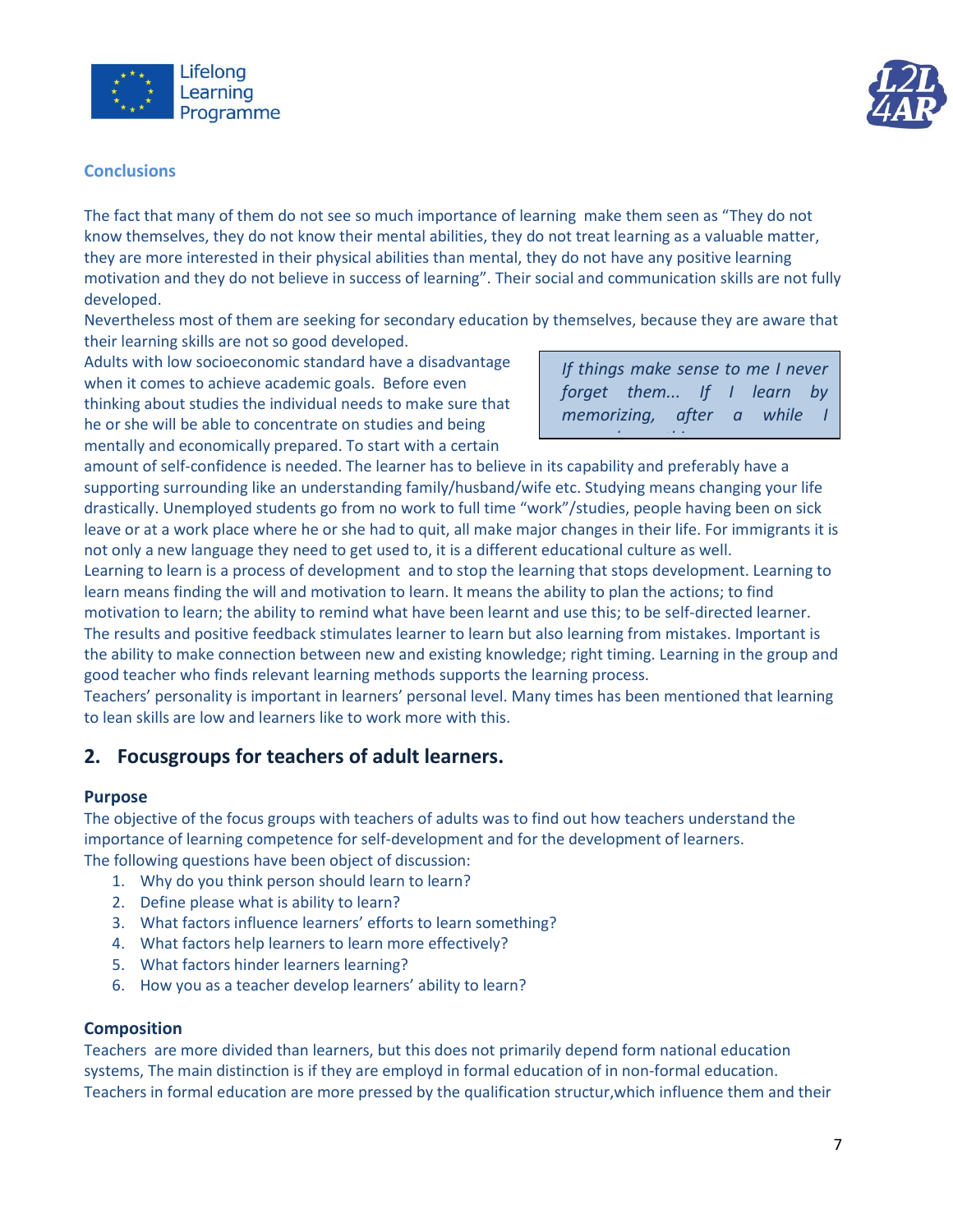



view on learners. They see which learners will meet the ciriteria and which ones never will do. Unintentionaly they support the forst group learners more, because their success is also their success. It is hard to make success with learners with learning difficulties and even if you succeed the success is different and seen as less important than teh achievements of well learning pupils.

Teachers in non-formal education don't feel this pressure. They seems to spend more time and have more patience to development learner's individual talents. They are faced with vulnerable groups in a different way. The are aware that informal learning might be the last change to develop a learning attitude. At the same time they tend sometimes too much too protect the learner and do not really stimulate their independance nd autonomy. Learning is not always fun, learning is sometimes also painful. Fun and pain are both push factors for learning and developing the learning competence.

| Estonia                                                                                                                                                                                                                                                                            | Germany                                                                                                                              | Italy                                                                                                                                                                                                                                                |
|------------------------------------------------------------------------------------------------------------------------------------------------------------------------------------------------------------------------------------------------------------------------------------|--------------------------------------------------------------------------------------------------------------------------------------|------------------------------------------------------------------------------------------------------------------------------------------------------------------------------------------------------------------------------------------------------|
| 2 teachers' focus groups, in both groups<br>7 teachers. Teachers background were<br>different; folk high school; adult study<br>centre; vocational school; second change<br>school (evening school). The learners in<br>these schools are in very different age<br>and background. | Teachers/trainers from vocational centre<br>St. Stephanusstift.                                                                      | Adult teachers working<br>in the Pozzuoli (NA) female prison                                                                                                                                                                                         |
| Lithuania                                                                                                                                                                                                                                                                          | <b>Netherlands</b>                                                                                                                   | Portugal                                                                                                                                                                                                                                             |
| 10 teachers of adult teaching center                                                                                                                                                                                                                                               | 6 with PiD connected tutors and trainers,<br>concerned with training, coaching and<br>supporting young adults from migrant<br>groups | 8 Professionals (3 RVC Professionals and 5<br>Teachers) with over 5 years' experience in<br>Adult education:<br>RVC Fields: Psychology and<br>➤<br>Sociology;<br>Teaching Fields: ICT,<br>➤<br>Mathematics, Portuguese<br>Language, Philosophy, etc. |
| <b>Sveden</b>                                                                                                                                                                                                                                                                      |                                                                                                                                      |                                                                                                                                                                                                                                                      |

6 teachers/trainers at Litorina Folk High

School in Karlskrona

### **Brief overview of the outcomes of the focus groups of teachers/tutors**

Teachers have a very positive view on learning and learn to learn. Learning is important to reflect on what is happening in society, in your immediate surroundings and yourself, on your own attitude and behaviour. Learning is also important to deal with changes and to implement changes by yourself." Learning opens the window of your own little world to the universe". This positive view on learning with a negative view on learners: "learning returners are often not able to learn positively and efficiently". If learner don't have these learning skills, it is hard to get profession and to get better position in life. It is hard for teachers to know the pupil better because of his unsociability, passivity and non-enthusiastic learning mood. Learning means extending one's competences. This includes professional expertise, experience in any field of knowledge, as well as methodological competence and personal and social competence. Hence, being able to learn means being able to enlarge one's competences. The ability to learn is about setting the goal, finding the ways to reach it, choosing the most appropriate learning method and being self-confident. Learners need a feeling of "Yes I can" in order to feel motivated to continue their learning step by step . First of all he learners should feel accepted. Especially learners tending to hide away, or learners that obviously are afraid of displaying what they see as their "disabilities" or "defects", need to be approached respectfully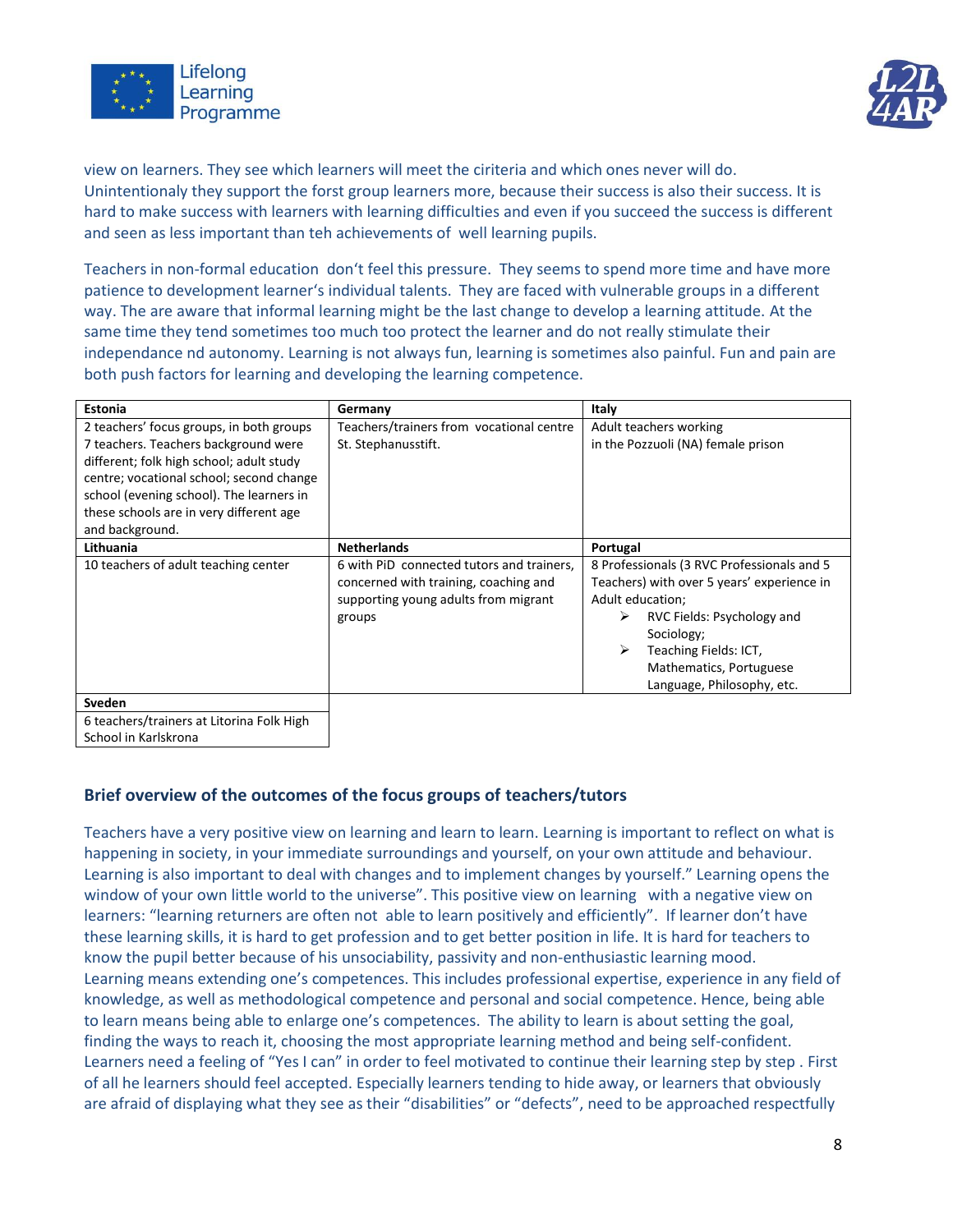



and in an encouraging manner, so that they can overcome their fears and are enabled to change their behaviour. The teacher is able to successfully fulfil its role only if he truly believes in the learner, believes that they can understand what they have been read in the paper and say what they have to say. Anybody else has not expected this before. Learners do better, if they understand that they know how to do something, if they understand that others value them as good person. All this is related with self-esteem. However, we also need to learn more about how to help those with different diagnosis. What are the tools to be used for learners with ADHD or the ones that are slightly autistic? How can we help those with dyslexia? How can we collaborate to help the individual? What excursions and study visits are appropriate for the group´s understanding of society.

| <b>Importance of learning</b>                                                | Definition of the ability to learn to learn;                           | How to develop your ability as teacher in                                                     |  |
|------------------------------------------------------------------------------|------------------------------------------------------------------------|-----------------------------------------------------------------------------------------------|--|
|                                                                              | implications, aspects                                                  | teaching L2L?                                                                                 |  |
| <b>IMPORTANCE</b>                                                            | <b>ABILITIES</b>                                                       | <b>MATCHING</b>                                                                               |  |
| . If you know how to learn it becomes                                        | . The ability to acquire learning skills and                           | Match demand with supply.<br>$\bullet$                                                        |  |
| much easier to follow your studies.                                          | competences to learn. Both cognitively                                 | Responding to the expectation, desire                                                         |  |
| You will gain knowledge that you can                                         | and emotionally.                                                       | and ability. Space for own opinion and                                                        |  |
| use throughout your life. If you do                                          | • Learning is the ability to get new                                   | motivating initiative.                                                                        |  |
| not know how to learn, you learn just                                        | information and knowledge and to                                       | Suite to their own experiences, let<br>$\bullet$                                              |  |
| for the exams and forget the                                                 | internalise skills and attitudes in a way                              | themselves explore things and look                                                            |  |
| knowledge that your studies you will                                         | that you develop wide repertoire which                                 | for, ask critical questions, put issues in                                                    |  |
| give in further career.                                                      | enables you to make adequate choices.                                  | a broader context, give positive                                                              |  |
| • Learning is important to reflect on                                        | Learning to learn means the                                            | feedback, reward good performance.                                                            |  |
| what is happening in society, in your                                        | development of your learning                                           |                                                                                               |  |
| immediate surroundings and yourself,                                         | competence in such a way that you                                      | <b>STIMULATING SELF-CONFIDENCE</b>                                                            |  |
| on your own attitude and behaviour.                                          | remain as long as possible learning new                                | $\bullet$<br>First of all he learners should feel                                             |  |
| Learning is also important to deal with                                      | things. You should think in this context                               | accepted. Especially learners tending                                                         |  |
| changes and to implement changes by                                          | about curiosity, inquisitiveness,                                      | to hide away, or learners that                                                                |  |
| yourself.                                                                    | searching, finding and selecting                                       | obviously are afraid of displaying what                                                       |  |
| • Learning to learn is important due to                                      | information, analysing situations,                                     | they see as their "disabilities" or                                                           |  |
| fast changes in society. Current                                             | applying knowledge, information,                                       | "defects", need to be approached                                                              |  |
| knowledge is tomorrow less valuable.                                         | creativity, entrepreneurship,                                          | respectfully and in an encouraging                                                            |  |
| You must be able to anticipate and to                                        | communication and collaboration skills                                 | manner, so that they can overcome                                                             |  |
| find and develop new knowledge and                                           | and collaborate.                                                       | their fears and are enabled to change                                                         |  |
| skills.                                                                      | . You must have the ability to practice a                              | their behaviour.                                                                              |  |
| • Learning opens the window of your                                          | lot to learn. Power of repetition and                                  | $\bullet$<br>When formulating tasks for the                                                   |  |
| own little world to the universe.                                            | understanding. Learning means that                                     | learners, the teacher must take into                                                          |  |
| Learning is to know yourself and                                             | you really need to understand what<br>you are learning. Do not blindly | account the current abilities and skills<br>of the individual.                                |  |
| others.                                                                      | stomping out of your head. So                                          |                                                                                               |  |
| • The importance of learning to learn is                                     | especially understanding in their own                                  | $\bullet$<br>Learners need a feeling of "Yes I can"<br>in order to feel motivated to continue |  |
| to increase the human capital and                                            | words learn best.                                                      |                                                                                               |  |
| skills to participate in society, to<br>anticipate on changes and contribute | . The ability to learn is: making new                                  | their learning step by step.<br>$\bullet$                                                     |  |
| to further development of man and                                            | experiences, internalizing them,                                       | Help learners to develop an attitude of<br>self-reliance; teach working                       |  |
| nature. Learning is gaining knowledge,                                       | generalizing them, differentiating                                     | techniques and structured ways of                                                             |  |
| make yourself useful, and develop                                            | them, and then making use of them in                                   | learning; give positive feedback in                                                           |  |
| yourself.                                                                    | modified form in other contexts.                                       | order to reinforce the taste of success.                                                      |  |
| • The importance of learning to learn is                                     | • The ability to achieve new knowledge                                 | Set realistic learning objectives. Create                                                     |  |
| to acquire an useful position in                                             | and skills by purposeful cognitive                                     | a welcoming learning environment                                                              |  |
| society. People are social beings,                                           | processes.                                                             | and set up relationships of trust.                                                            |  |
| eager to learn, while every man wants                                        | . The ability to learn can be understood                               | The crucial factor would actually be<br>$\bullet$                                             |  |
| to make himself useful to his/her                                            | as both a cognitive and an affective                                   | fostering the learner's enthusiasm for                                                        |  |
| environment through what has been                                            | process aiming at achieving new                                        | the subject itself; with enthusiastic                                                         |  |
| learned.                                                                     | knowledge and skills.                                                  | learners, many other efforts to                                                               |  |
|                                                                              |                                                                        |                                                                                               |  |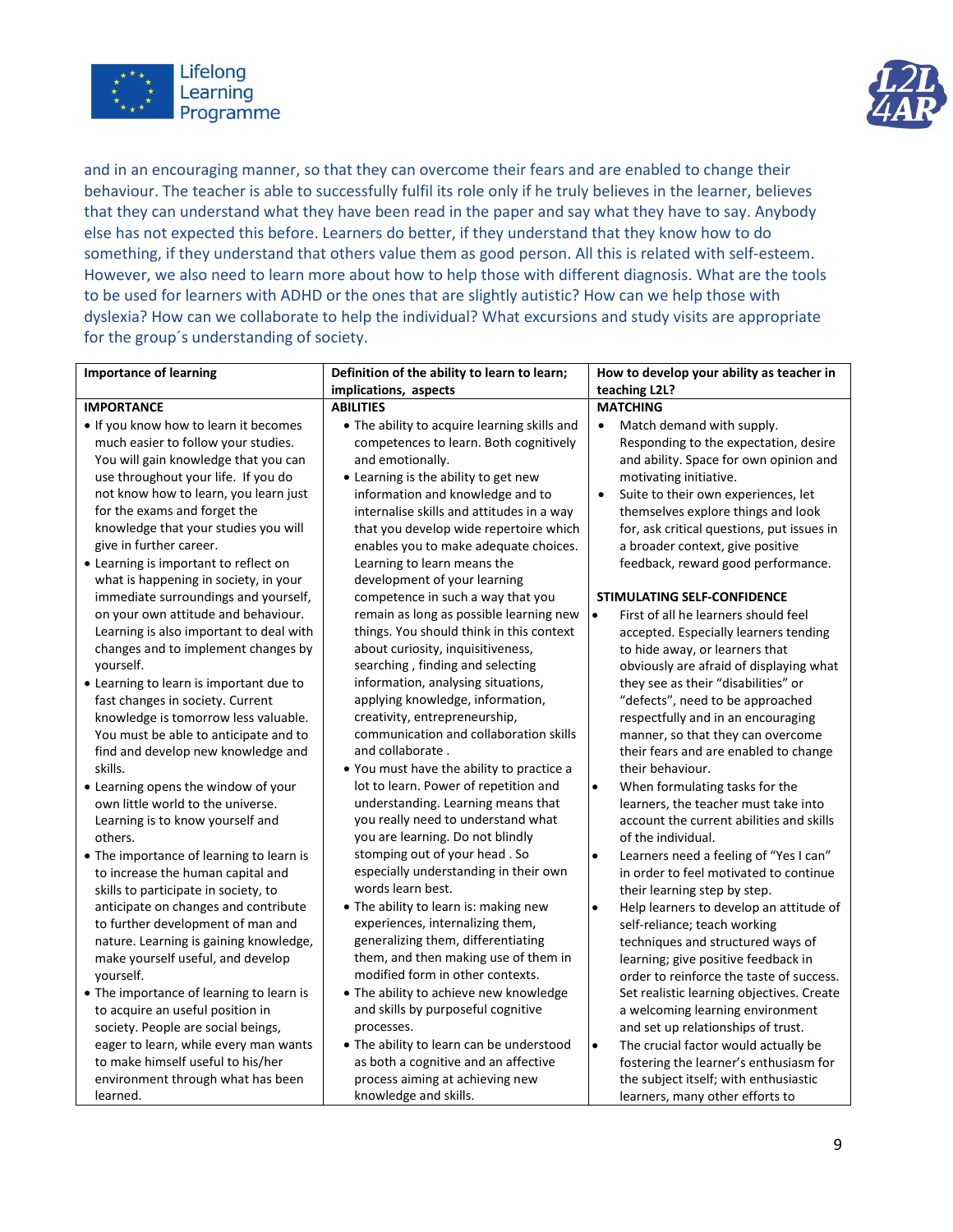



- The learner needs to get to know him/herself and be aware of his or her advantages and shortages. Even teachers need to be aware of how they learn. It is known that teachers tend to teach in a way that suits their own way of learning.
- More important than the ability to reproduce factual knowledge is the ability to respond in a productive way to new challenges. People must be self-confident about their abilities to understand new situations and to cope with them.
- People should learn to learn in order to be able to start learning processes autonomously and at any time.
- In our world of work it is expected that one starts learning processes on one's own initiative, in order to achieve knowledge or to adjust one's attitudes and behaviour.
- In order to achieve learning outcomes that make a difference, I must know how to learn effectively. Everybody should be aware of himself and of the kind of learning processes that suit him (or her). The teacher has the task to help the learners find their own way. If you are aware of your best ways of learning, you will learn more easily in all possible situations in life.
- Learning to learn means enhancing your competence of using learning methods.
- Nowadays everyone face rapidly changing situations (for example, technological innovations, information flows), so he has to be able to change his self and to adapt new situation.
- The ability to learn is the most important ability not only for children, but also for adult. To be better and better structured in relation to external world and to herself: Learning is a way to inner growth and allow to go outside one's own limits, dealing with and be in relation with external world as a better person
- At a certain point school finishes. what does it remain? The tools you have discovered learning by experience. They are useful and necessary to continue your own
- The basis of the ability to learn is, as I believe, that one is in a process of continuously rebuilding one's selfexperience. Only who is aware of oneself is able to "get access" to something outside oneself, be it learning subjects, or other people.
- An ability in continuous elaboration. It is based on the observation of all the different factors and making a rule out of them, giving a reason of it, when and if possible.
- Learning to learn is the ability to learn about yourself. Learning to learn means: the capacity of own learning control: set goals, learning to plan, monitor and evaluate learning process and adjust own activities.
- Knowing how to learn means capacity to lead your learning process, give orders to yourself, and instruct, check and correct yourself. Most importantly it means capacity to find desire, wish and motivation to learn.
- The ability to adapt to something new...

### **FURTHER ASPECTS**

- Recording, processing, appropriate and consume information, scientific and technological knowledge and experiences. It is a circle which is never completed. Learning to learn is a continuous process that enables a man to update and renew himself. Aware of the usefulness of learning, internalize the process of learning, applying learning. So you need to know - like and do.
- Learning means extending one's competences. This includes professional expertise, experience in any field of knowledge, as well as methodological competence and personal and social competence. Hence, being able to learn means being able to enlarge one's competences.
- Motivation to pull down all kind of barriers, prejudgments, stereotypes
- Interaction between what we know and what is new for us, in a process of valorisation that is aimed at autonomy, ability to apply what we know to reality, continue to improve oneself in autonomy.

support their learning efforts could be dispensed with. This may sound a little bit extreme, but see only how competent our typical learners (young adults with bad education success and difficult social background) use their mobile phones and smart phones. This alone shows that real interest in the subject, as well as social appreciation linked to certain skills or objects, enables nearly everybody to become a high performer.

 The priority of this year in adult teaching centre is developing the competences of learning to learn.

### **DIFFERENT CATEGORIES OF LEARNERS**

- We need to learn more about how to help those with different diagnosis. What are the tools to be used for learners with ADHD or the ones that are slightly autistic? How can we help those with dyslexia? How can we collaborate to help the individual? What excursions and study visits are appropriate for the group´s understanding of society.
- To change their attitude to learn: make the provision that learning lasts a lifetime. First of all assessing their skills in entrance, then organize their work using tasks steps: a very effective strategy. " Situational problem"
- The path is fundamental: define steps, define related objectives, stimulate pride about to be able to do; it is important the cooperation, the net, the group that cooperates.
- I have been working for twenty years in prison and I have always powered in my students their curiosity, their awareness that school is a chance to know of being and to be able of being, because it teaches how to choose and so, how to be free even if you.
- Giving them the trust that they can learn and getting in empathy with them
- Learning environment is very important, teacher have to begin with creating a comfortable environment and perceiving, encouraging and offering choices to learner.
- The low qualified learners may not to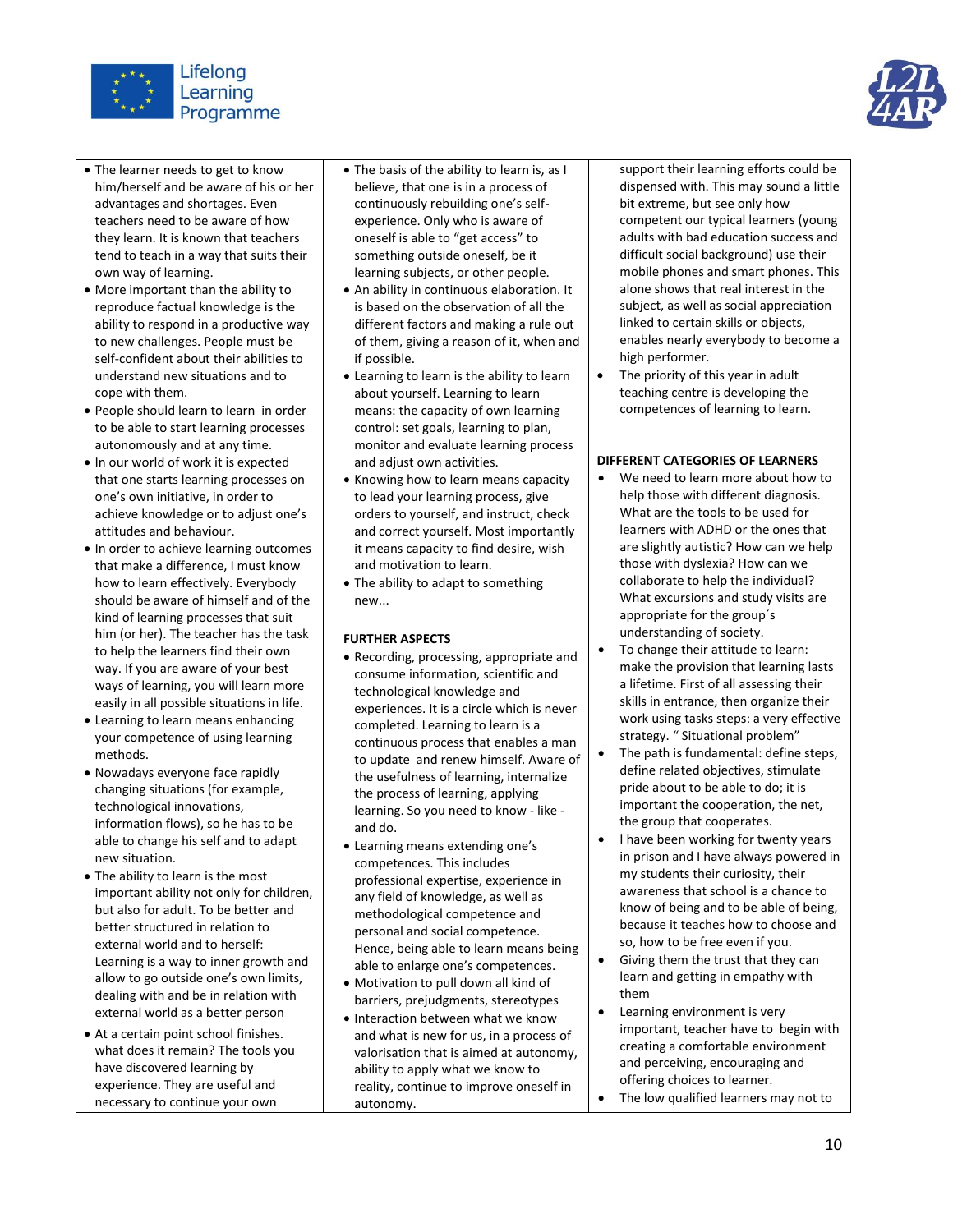



journey. Learning to learn is a path toward individual autonomy and freedom.

- In order to improve one's own selfconfidence
- Self-cognition. The most importantly, you have to know yourself, it does not matter whether it is a pupil or teacher.
- Knowing your mental power: what are the ways to assimilate the information.
- Teacher's behavior. The same as pupils, teachers have also to know themselves and to believe the success of learning/teaching.
- Vision of the future possession, persistence, responsibility, cooperation, needs, motivation

### **TARGET GROUP**

- Learning returners are often not able to learn positively and efficiently.
- The fact that a person dropped out the education system in the past means that motivation to learn and learning skills are poor now.
- There is a low number of pupils with high motivation in adult teaching center.

### **SOCIETAL DEVELOPMENTS**

- Because of big quantity of information it is always easy to find it, however, to select the necessary things, to assimilate them and to apply them it is quite hard.
- To avoid useless efforts and to get the aims effectively
- Acquisition of inactive, un-linked and blocked knowledge is not anymore adapt to contemporary world: learning has to be dynamic and, overall, able to update.
- Skill of reorganizing one's own knowledge shapes skill of each person to learn continually, autonomously, giving value to input coming from outside, from reality.
- **•** It is determined by people individual needs.
- Learning motivation is most important.
- It is important to feed *availability* to learn (that is related to cognition), the creation of a learning environment (place, space organisation, atmosphere, etc.) stimulating curiosity.
- A path starting with observation and ending to knowledge.
- Learning returners are interfered by inside fear, lack of self-esteem and motivation,
- Not knowing his self and his abilities.
- It is hard for teachers to know the pupil better because of his unsociability, passivity and non-enthusiastic learning mood.
- Distance to school and expenses to cover the cost of traveling to school.
- Learning to learn is learning how the learning takes place, learner has to know what and how he should learn.
- Learning to learn means the capacity of their own learning
- Control: set goals, learning to plan, monitor their learning process,
- Monitor and evaluate their academic performance and adjust their activities.
- People have different ways of approaching the situation, to assimilate information, different aptitudes or simply don't have the same rhythm...

have experience that someone tells to them respectfully, try hearing that he has to say, do not make their opinion down.

- At first the low qualified people need learning skills, then self-development course. At the same time we offer mostly the vocational education what they do not want. In fact, instead of the special learning to learn lessons would be much more effective to use the time allocated to learning to learn skills for practicing the social skills – for just chatting, playing or painting. Learning to learn must be continuous and in every action. If this learning process is really constant, the effect will be noticeable. Motivation starts with social skills, social skills has to be related with others topics, and with that could rise motivation.
- During the active process we try to understand together what it is going on in learners mind, where from the anger is coming. There is a big use from learning from practice. And most important – you have to start from this point where the learner is right today and right now.

### **THE LEARNERS EXPERIENCE**

- The learning motivation is coming from the learners side and the educator should be dedicated to help learner with necessary tools - learning skills and competences. Learning should connect with everyday life. If teacher put exercise in real life situation, then comes interest from learner, arise understanding and learner understand why they have to learn this.
- Important is to develop personality and will to learn.
- It is very important to know what that person knows about the theme, where he learnt... what his feeling are on the topic.

The background experience is crucial in order to involve people because they feel that their past personal choices and experiences are to be taken into account right now and they feel more secure about the process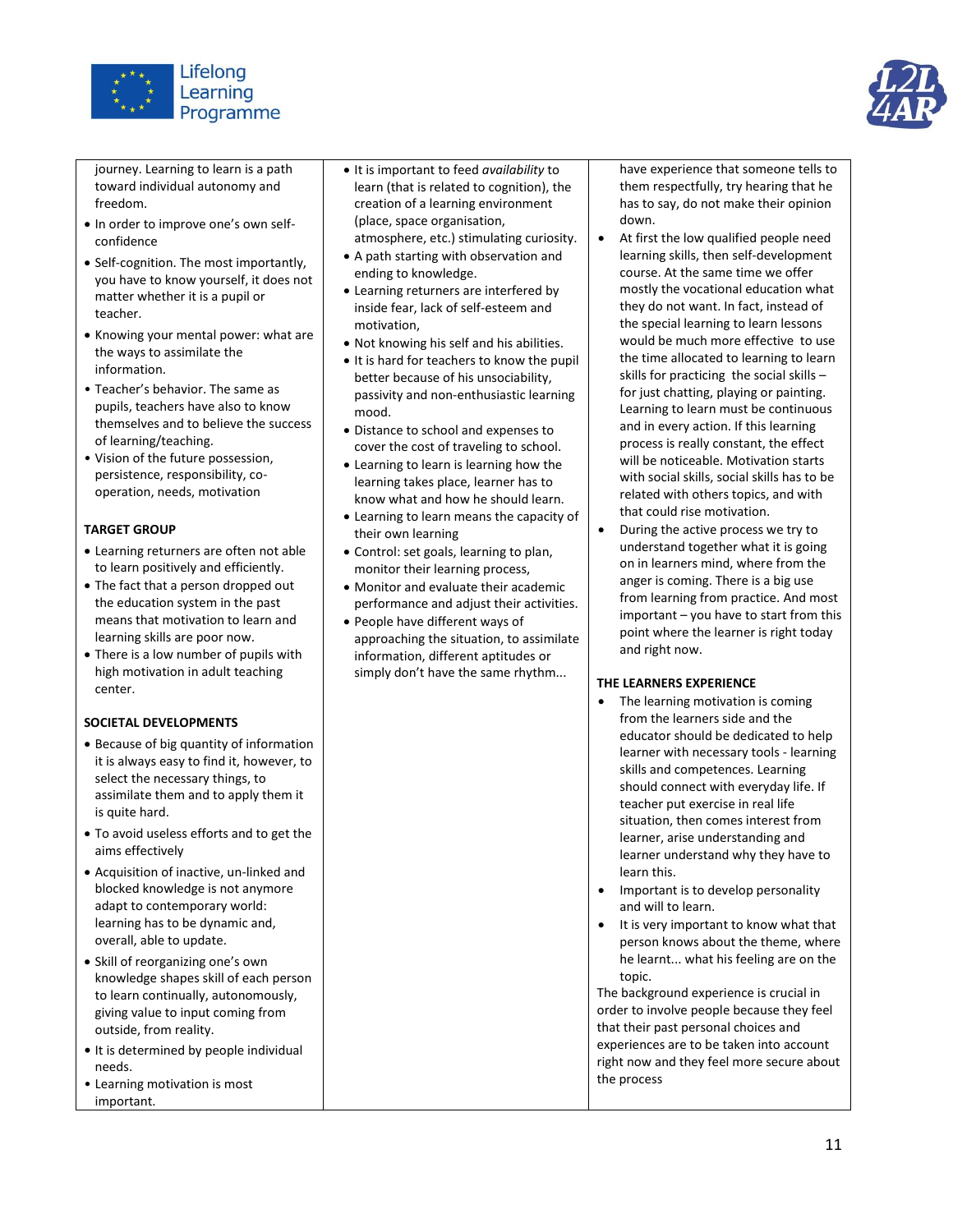

- The things you are interested in are more easily absorbed.
- It depends on one's responsibility, character, motives, etc.
- Education. People with higher education level have higher motivation, so ability to learn is also higher.

### **LEARNERS CAPABILITY**

- Learning to learn gives the basic methods and techniques to get out of any situation. It is like instilling - I will not be in this situation for ever, I know that every situation has at least two exits - it has to succeed. Every learner should be aware of their abilities and know how to find motivation for learning. This knowledge is called metacognitive knowledge and it can never be theoretical nor apprehended from books, but applies to each individual learner and is an important part of effective learning.
- If learner don't have these skills, it is hard to get profession and to get better position in life.
- Today it is necessary to be an active learner – it is to get the knowledge, to process and to evaluate the knowledge – the learner is the supplier, processor and assessor
- We constantly face situations where we have to be our own leaders – make our own decisions and guide our way through difficulties. Autonomous learning works the same way. People who know how to learn, do not need a teacher.
- Through developing learning abilities learner`s self -esteem will rise and learner can manage better her /his own life, when she/ he return in old environment.
- people also have to constantly adapt to changes.
- $\bullet$  the ability to train the brain is very important to prevent degenerative diseases like Alzheimer and Parkinson
- after attending courses, people change the course of their lives, they redefine their priorities and they improve their personal, social or professional life .



- Input of your own practical experiences, why yourself likes learning, how do you gain energy, how to build learning without losing relaxation out of sight. Being a coach more than consumer youth to gain knowledge Memorization and booklets without understanding does not work.
- Tips and tricks ... especially trying to make mnemonics while learning.
- Teach work and study techniques. Education for self -reliance. Teach a structured way of learning. Reinforce the sense of achievement by positive feedback and by setting realistic learning objectives. Creating a favourable atmosphere and trustful relationships in the group.
- What I said in Question 4 is true also for me as a teacher: Help create a relaxed atmosphere in the class; face the learners in an open and authentic way; set learning tasks that correspond with the skills of the learners: the task should be challenging, but not over -demanding.

### **ADDITONALLY WE CAN**

- Offer various learning methods
- In order to enhance motivation to learn, we shouldn't measure the learners' deficits (by counting mistakes); rather we should measure their progress!
- We should be aware that motivation has its cerebro -organic aspects; with the right "chemistry" there, learning will be much easier and more effective.
- Offer short phases of physical exercises; this activates the brain.
- Use methods of "unintentional learning": e.g. by regularly repeating attention exercises, people indeed will improve their ability to concentrate also over a longer period of time.

### S**UPPORT**

- To show the examples of advantages to have an education. To help pupils to plan their individual
- learning process.
- To know the student. Communication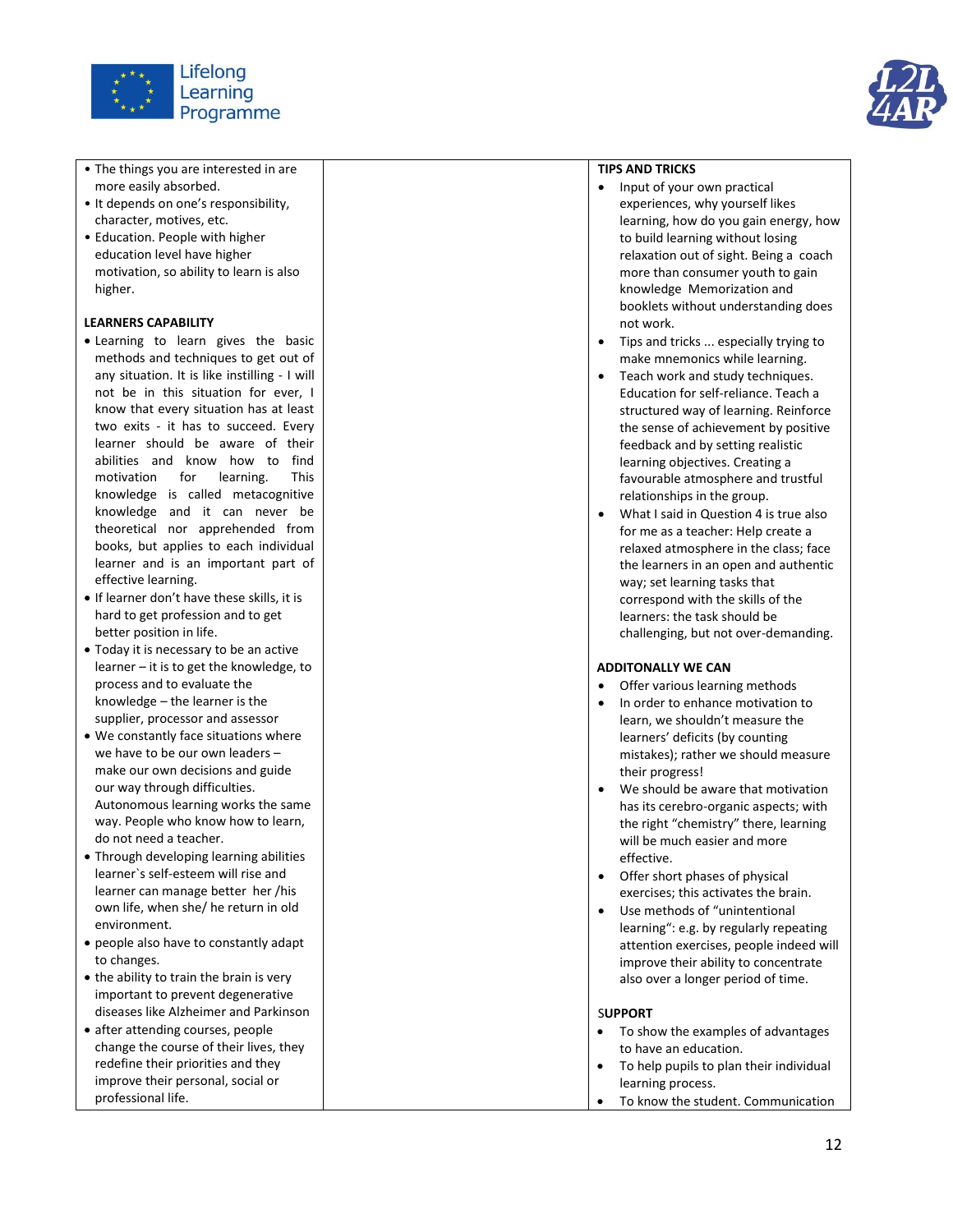



| <b>FURTHER ON</b><br>• Good learning environment, mutual<br>respect, individual characteristics.<br>• The ability to set the goal(s) and seek<br>them using appropriate ways and<br>methods.<br>• The understanding which personal<br>characteristics help studying and<br>which do not. | with pupils during lessons and after<br>lessons, also communication with<br>other teachers would help to know the<br>pupils better. As more information<br>about pupil you have, as better you<br>know him.<br>Learning material is explained with<br>$\bullet$<br>real life context<br>With individual paths linked to skills<br>$\bullet$<br>levels assessed by entrance tests.<br>These paths are aimed at developing<br>logic-mathematic and linguistic basic<br>skills and at improving self-confidence.                                                                                                                                      |
|------------------------------------------------------------------------------------------------------------------------------------------------------------------------------------------------------------------------------------------------------------------------------------------|----------------------------------------------------------------------------------------------------------------------------------------------------------------------------------------------------------------------------------------------------------------------------------------------------------------------------------------------------------------------------------------------------------------------------------------------------------------------------------------------------------------------------------------------------------------------------------------------------------------------------------------------------|
|                                                                                                                                                                                                                                                                                          | A method I use is self-biography.<br>ROLE/PERSONALITY OF THE TEACHER<br>Very important role plays teacher<br>personality, you have to believe in<br>learners development.<br>The teacher is able to successfully fulfil<br>$\bullet$<br>its role only if he truly believes in the<br>learner, believes that they can<br>understand what they have been read<br>in the paper and say what they have to<br>say. Anybody else has not expected<br>this before. Learners do better, if they<br>understand that they know how to do<br>something, if they understand that<br>others value them as good person. All<br>this is related with self-esteem. |

### **Comments and conclusions**

In the next overview we can see that external factors - (social) environment, resources, job opportunities, etc. – are dominating the more internal factors such as self-confidence, motivation, previous experiences, etc. Obviously it seems to be easier to mention external factors affecting the efforts of learners and supporting them to learn effectively.

Obstacles, on the other hand, are often more individual than common. This requires a strong individual approach by teachers**. "***Some people do not "know" the right way to learn for several reasons (they simply don't know how or they don't think that is* 

*I try to remember that nobody is the same, nobody has the same background, the same personality, or the same rhythm and I have to respect that. I have to consider the personal progress of each one... it is not easy... but with adults we can't do it another way...*

*important), others don't have the same motivation for several reasons, for example: cultural or family or* 

*school background...***"**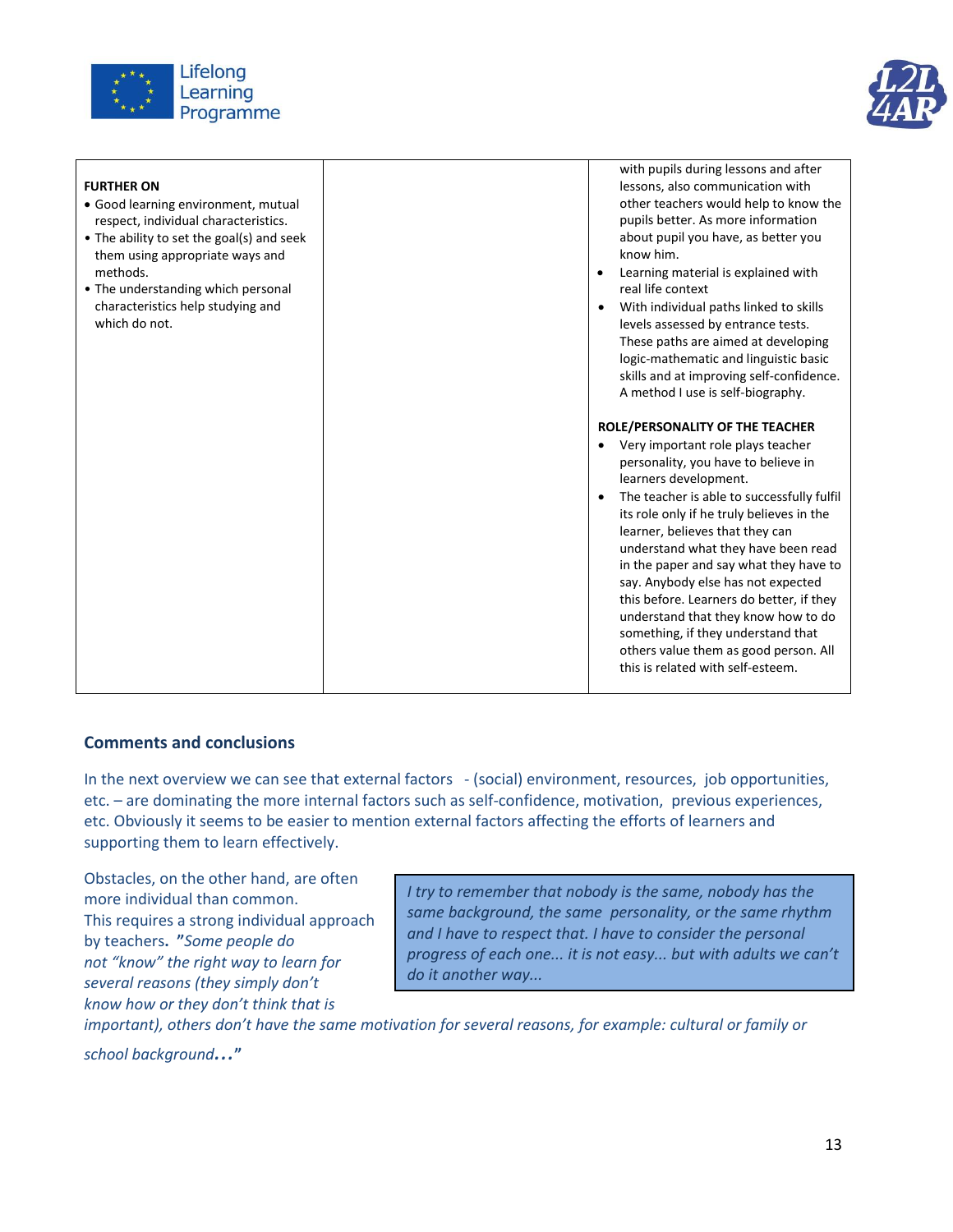



| Main factors affecting the efforts of participants and                                                     | Main obstacles young people hindering to learn                                                                       |  |
|------------------------------------------------------------------------------------------------------------|----------------------------------------------------------------------------------------------------------------------|--|
| supporting to learn effectively<br><b>RESOURCES</b>                                                        |                                                                                                                      |  |
| The more resources you have to learn, the easier it is to                                                  | <b>PRESSURE &amp; STRESS</b><br>Pressure to perform, time pressure, stress, anxiety, low self-                       |  |
| influence learning.                                                                                        | esteem.                                                                                                              |  |
| Learner's efforts to learn are influenced by their<br>$\bullet$                                            | Excess of incentives, lack of concentration, must get results<br>$\bullet$                                           |  |
| inquisitiveness, interest, and the taste of success.                                                       | too fast, not allowed to make mistakes. Economic stress                                                              |  |
| Influential are curiosity, interest, prestige and the sense of<br>$\bullet$                                | Fear of failure<br>$\bullet$                                                                                         |  |
| achievement. Often, the desire for social advancement or                                                   | When the course is suggested by the company to improve<br>$\bullet$                                                  |  |
| the fear of social decline motivate people to learn                                                        | performance; people may feel pressured to do something                                                               |  |
| Crucial are earlier positive learning experience; self-<br>$\bullet$                                       | unexpectedly or which is not chosen by them                                                                          |  |
| confidence, i.e. confidence that one will cope with                                                        | In the prison, lack of availability and low value given to                                                           |  |
| challenges; children should be supported in their                                                          | learning matters by penitentiary workers                                                                             |  |
| inquisitiveness and interest in understanding things so that                                               |                                                                                                                      |  |
| as learners they experience their efforts as being                                                         | <b>SOCIAL ENVIRONMENT</b>                                                                                            |  |
| meaningful and successful.                                                                                 | Compelling parents, unsafe home, unsafe school<br>٠                                                                  |  |
| Crucial for effective learning are an appropriate social                                                   | environment, negative social networks (negative energy). Pool                                                        |  |
| behaviour and good work habits of the individual, and an                                                   | down effects. Push up and factors (forcing).                                                                         |  |
| adequate learning environment. Moreover, learners must                                                     | Unhealthy home, parents who do not motivate, friends who<br>$\bullet$                                                |  |
| have easy access to information and learning resources;                                                    | exude negative energy, no teachers who can teach.                                                                    |  |
| they also must have the necessary time, financial                                                          | Having children suffering illness<br>$\bullet$                                                                       |  |
| resources, mentoring and coaching.                                                                         | Informal factors like social or family<br>$\bullet$                                                                  |  |
| Need or wish<br>٠                                                                                          | Besides fear and negative experiences in learning contexts,<br>٠                                                     |  |
|                                                                                                            | the family background and social situation are important                                                             |  |
| <b>FUTURE PERSPECTIVES</b>                                                                                 | factors that can be obstructive to learning. Can the learner                                                         |  |
| Perspective (which produces concretely), qualification,                                                    | expect to be rewarded for his efforts? Is there a positive and                                                       |  |
| learning environment, time pressure, positive feedback                                                     | supportive attitude of the family regarding education                                                                |  |
| and self-esteem.                                                                                           | In the context of the prison: concentration and problems<br>$\bullet$                                                |  |
| Outlook/ perspective, facilitating in facilities and<br>٠<br>opportunities, motivate and boost confidence. | linked to external world                                                                                             |  |
| Getting a job, being able to fulfill a dream by being able to                                              | People with low qualification are more influenced by the<br>$\bullet$                                                |  |
| enter a University or other educational institution                                                        | social environment than higher qualified people. But at the<br>same time, the everyday's social environment does not |  |
| Availability, gratification for a work carried out with care<br>$\bullet$                                  | support their efforts to get a better education. From home                                                           |  |
| and attention                                                                                              | comes judgement, that person dont are capable for                                                                    |  |
|                                                                                                            | something and from this arise apathy, learned helplessness.                                                          |  |
| <b>FAMILY, SOCIAL ENVIRONMENT</b>                                                                          | One problem what hinder learners learning is lack of                                                                 |  |
| Parents and educators need to teach children at home to                                                    | concentration. In teacher company learner is alert, but if                                                           |  |
| learn and to like learning. At school, teachers must be able                                               | attention goes away from her/him, learner have problem with                                                          |  |
| to teach and enthuse young people in such a way that they                                                  | concertration. Other hindering factor is that learner could not                                                      |  |
| learn to like it but also getting curious for knowledge.                                                   | to take a position, she/he say that she/he dont care, this is                                                        |  |
| Home needs to be in balance with school, but also give                                                     | scary, others looking and waiting. which students are                                                                |  |
| space to children and youngsters to relax. Force to learn                                                  | psychologically linked but physically divided                                                                        |  |
| and to reach the highest point does not work.                                                              | Context that cause lack of self-awareness, lack of shared<br>$\bullet$                                               |  |
| A supporting husband/wife/girlfriend/boyfriend helps,<br>٠                                                 | objectives, a big difference of skills and knowledge among                                                           |  |
| even supporting children help                                                                              | members of the same learning group                                                                                   |  |
| The context they live within and wishes of growth and                                                      |                                                                                                                      |  |
| social emancipation. Their need to have an orientation in a                                                | LACK OF MOTIVATION AND/OR SELFCONFIDENCE                                                                             |  |
| stranger land(for people coming from other places, but                                                     | Lack of motivation, incentive and goal where they work to.                                                           |  |
| also as metaphor for each person)                                                                          | Unhealthy home situation (is the basis of everything), and<br>social life                                            |  |
| Other factors have to do with social factors, joint                                                        | Missing motivation; missing self-confidence; no positive                                                             |  |
| family/work, family "beliefs".<br>Support of training agents and family                                    | learning experiences in the past; fear of learning (or school                                                        |  |
|                                                                                                            | phobia).                                                                                                             |  |
| <b>DIDACTICAL APPROACH</b>                                                                                 | Psychological and social problems<br>$\bullet$                                                                       |  |
| Teach them skills, coaching them, discuss learning to learn,                                               | The learners are disturbed by their negative school<br>$\bullet$                                                     |  |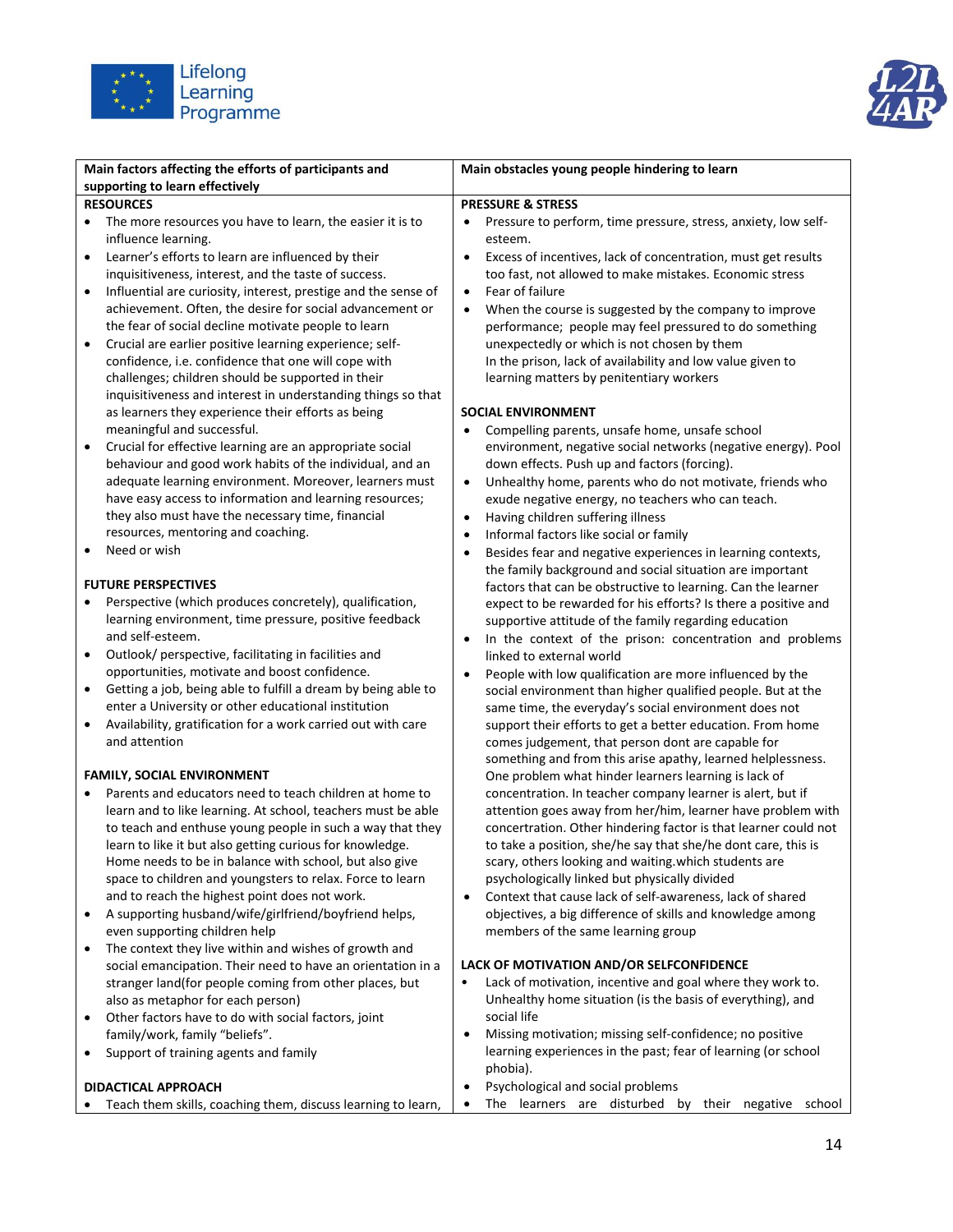



practising, but also involve the environment such as parents, school friends and other social contacts.

- In order to support learners in their efforts, it helps first to spark their interest in the subject, especially in learning environments where learning is playful and spontaneous. Contrary to that, being afraid and being under pressure is an obstacle to learning. In structured learning environments such as at school, distraction, noise, and negative expectations often block the mental processing of the educational material.
- Positive feedback, prospect, faith, space for self-initiatives and opinions.
- Tools, techniques and methodologies adapted to the individual that is the learning subject. 1) serene, calm, sheltered environment, 2) empathic relationship between learner/teacher
- The process has to be well targeted and the development of learning skills can't be too short. In a short time is not possible to become a critical thinker. Also social environment and impact of social environment are huge factors what influence learner`s effort to learn. All start with that how learner excite interest in herself/himself and getting know herself/himself
- Studying implies an efficient method and it isn't something that we are born with

### **MOTIVATION**

- Motivation, commitment, timeliness, practicality, fun.
- Image/audio/writing/colour/story.
- Motivation might come also from the desire for social advancement, or forms fear of social decline.
- Individual cognitive and mental disposition, including power of concentration; momentary situations of mental and social strain; one's individual socialisation; the education background of the parents; mental and intellectual abilities; the well- functioning of one's organs of perception, etc.
- Past experience of success or failure in learning (e.g. at school)
- Motivation: without motivation students become passive players.
- Motivation pushes to learn; thus we have to use it in every way able to improve awareness of needs and wishes
- Learners' efforts are supported first of all by their intrinsic motivation. If this is at lack, they at least should get some motivating impulses from others, e.g. from a teacher. This requires the teacher to be personally involved in the subject he teaches. The teacher must firmly believe in the meaning of what he wants to impart. Without this, he will not be able to motivate the learners.
- First of all their motivation that is need and willingness

### **LEARNING ENVIRONMENT**

 Learners' environment (short news on TV, everything should be fun) and the "luggage they carry like their

experience, it must be taken into account all the time we design the learning environments. Some perceptions are so rooted, that those can`t change anymore. Learner have used to do something only in one way, and she/he don't want to try to do this in different way.

- The idea they maybe not able to learn or the lack of interest
- Lack of basic literacy, lack of motivation, lack of selfconfidence
- Lack of perspective, fun, compulsive learning/imposing; lack of positive environment and material possibilities.
- The learner does not feel accepted by the group
- Missing interest in the subject

### **OTHER FACTORS**

- Bad health status caused by smoking, lack of physical exercise, sleeping problems or former drinking or drug problems
- Bad weather
- Assuming to be the barrel from which pour the wine in the bottles (from the teacher point of view] and teaching contents from ministerial programmes that are extremely far from their inner events and their lives.
- The duration of the course or the schedule
- The accessibility to transportation for example…
- The accessibility to technology (internet, computer…).
- Facebook/phone/whatsapp
- Distractions by the group, e.g. by mobile phones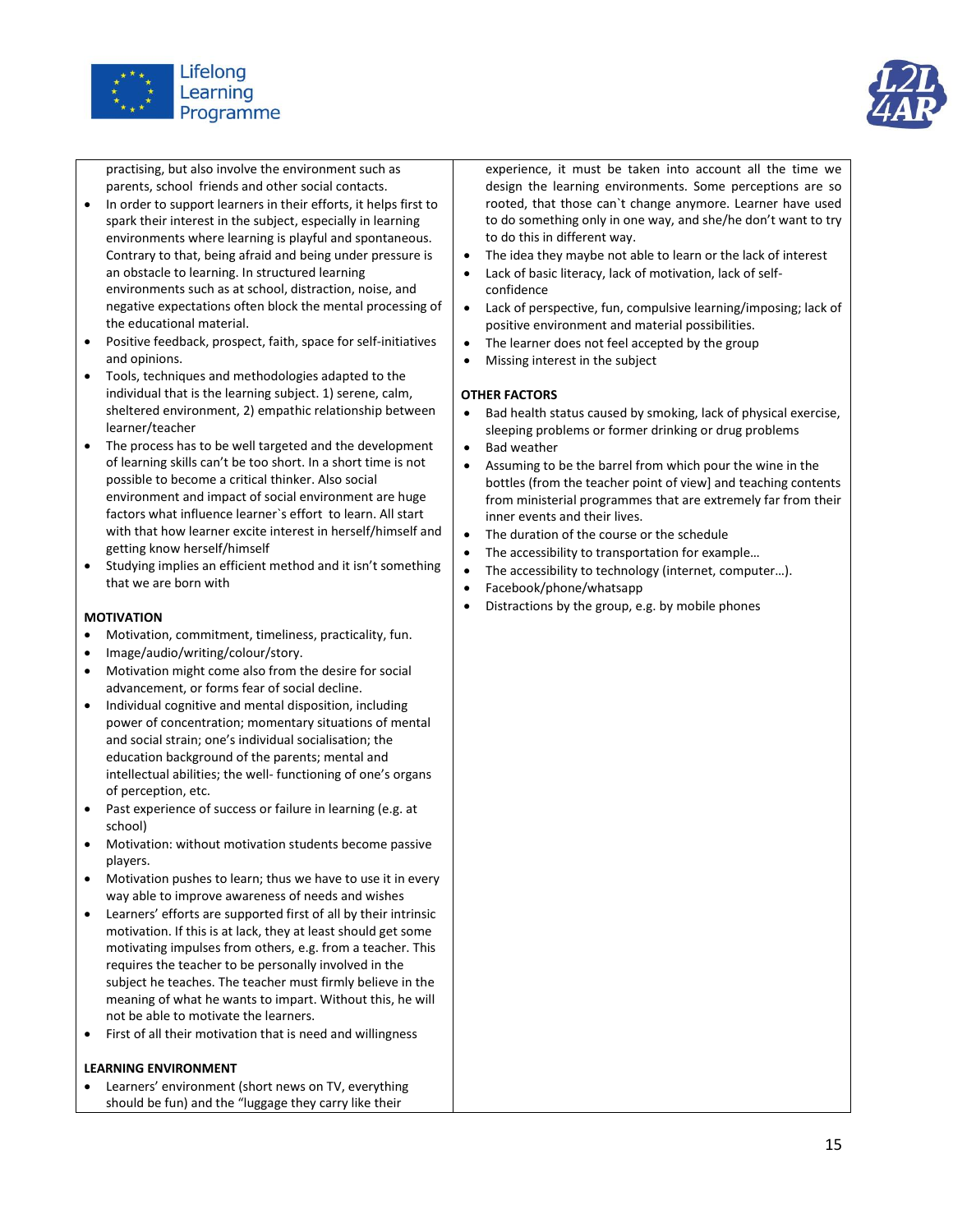

former experience of education and their socioeconomic background, drug using or mental illnesses like ADHD

- An inviting and constructive learning environment
- Helpful for learning effectively is easy access to information, and an appropriate learning environment, not least regarding the venue; there must also be enough time to learn without interruption.
- Helpful are a relaxed atmosphere in the class; a teacher who faces the learners in an open and authentic way; learning tasks that correspond with the skills of the learners: the task should be challenging, but not over demanding.
- It is important that the learning situation and methods are tailored to the needs of the learners.
- Successful learning can take place only in a spiritually and physically safe environment, mistakes should be allowed, the teacher has to know and understand the learners and to be trusted by them. Interesting stories related to the topic being learned, beautifully decorated popular science books, tasks connected with the real life – all these are very effective tools for it. And the feeling of success is very important. That's why all small advancements and their perception are important. Most imprtant is knowing yourself, boosting self -esteem, learner have to feel that she/he can manage with this learning process.

### **GROUPWORK**

- Social interaction in the group of learners
- Work in group first of all. It allows to improve self confidence, to belong to a shared aim, to recognize oneself in another person, these are all positive items

#### **SELFESTEEM**

- Respect, awareness of importance of knowledge that each person has (each kind of knowledge), achievement of foreseen steps and objectives, awareness of a well -done work regardless the concrete result exclusively.
- We have to give value to what he/she knows. Gratifying each very small success
- Ability to learn is closely related to self-knowledge, selfesteem and awareness of the learning process. Important is feeling of success, if this feeling don't arise, then don't come no result in learning process.

### **LEARNERS HAVE TO…..**

- Their state of mind; I mean if they are in the right, favourable, condition to open their mind and acquire whatever they are thought
- Student has to know and experience that learning journey is a shared journey (student/teacher Learners have to want to be a "good learner"... Have motivation..
- Learners have to understand that learning requires effort
- Learners must have a plan... the form of learning (the ability to organize and conceive a strategy)....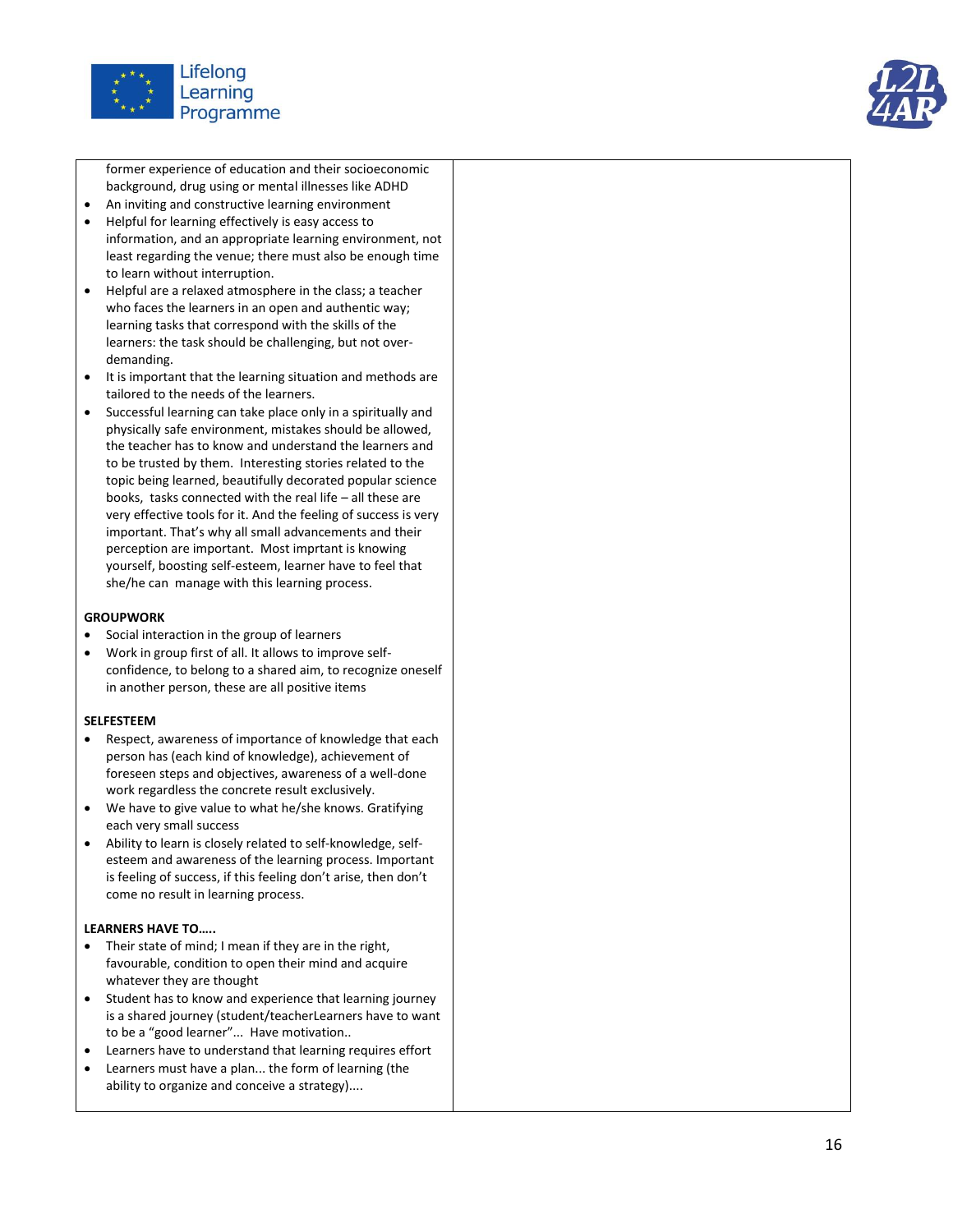



Sometimes teachers as well as learners are faced with several specific situations which block the learning process if nothing happened: "I trusted people and then they let me down..." or "I did everything alone and the other members of the group got the same grade without making any effort" or "I don't like workgroups because they are unproductive."

| What skills do they lack in order to                                                                                                                                                                                                                                                                                                                                                                                                                                                                                                                  | Other obstacles on the labour market                                                                                                                                                                                                                                                                                                                                                                                                                                                                                                                                                                                                                                                                                                                  | How to check if young people have                                                                                                                                                                                                                                                                                                                                                                                                                                                                                                                                                                                                                                                                                                                                                                                                               |
|-------------------------------------------------------------------------------------------------------------------------------------------------------------------------------------------------------------------------------------------------------------------------------------------------------------------------------------------------------------------------------------------------------------------------------------------------------------------------------------------------------------------------------------------------------|-------------------------------------------------------------------------------------------------------------------------------------------------------------------------------------------------------------------------------------------------------------------------------------------------------------------------------------------------------------------------------------------------------------------------------------------------------------------------------------------------------------------------------------------------------------------------------------------------------------------------------------------------------------------------------------------------------------------------------------------------------|-------------------------------------------------------------------------------------------------------------------------------------------------------------------------------------------------------------------------------------------------------------------------------------------------------------------------------------------------------------------------------------------------------------------------------------------------------------------------------------------------------------------------------------------------------------------------------------------------------------------------------------------------------------------------------------------------------------------------------------------------------------------------------------------------------------------------------------------------|
| deliver on the labour market?                                                                                                                                                                                                                                                                                                                                                                                                                                                                                                                         |                                                                                                                                                                                                                                                                                                                                                                                                                                                                                                                                                                                                                                                                                                                                                       | adequate learning ability?                                                                                                                                                                                                                                                                                                                                                                                                                                                                                                                                                                                                                                                                                                                                                                                                                      |
| No proper papers/diploma,<br>little or no work experience,<br>limited skills and strong<br>competition.<br>Strong competition with others,<br>little experience, critical<br>attitude, laziness, lack of<br>adaptability.<br>Perhaps origin/social class has<br>to do with it<br>The economic crisis (no work,<br>unemployment, strong<br>competition, discrimination<br>(age, cultural/ethnical<br>background).<br>Skills that are specialized for the<br>actual labour<br>Experience from labour market<br>Special skills or a University<br>diplom | Networking, motivation to continuing<br>$\bullet$<br>education, believing that you are able,<br>that you can finish something.<br>Sometimes the belief in yourself.<br>Social skills and communication. In<br>addition, they lack skills such as<br>empathy, (self-) discipline. Finish<br>something with which they started,<br>open to learning and investment in<br>further learning/development.<br>That is different for each person, but<br>important points are communication<br>skills, language and math skills,<br>computer skills, learning skills,<br>collaboration skills, perseverance,<br>analytical ability, initiative and<br>flexibility.<br>The ability to sell themselves and to be<br>sure of themselves and their<br>knowledge. | Research, workshops, exercises with<br>$\bullet$<br>young people.<br>See how fast someone can remember a<br>$\bullet$<br>short story and reproduce it.<br>Offer them specific questions and discuss<br>$\bullet$<br>their answers/solutions together, and to<br>analyse results, effectiveness, efficiency<br>and impact.<br>Good analysis of learning development<br>$\bullet$<br>and performance through a monitoring<br>and tracking system. Adequate<br>intervention to signals and structural<br>setbacks, checking doubts.<br>We never check. We interview each<br>$\bullet$<br>participant before they begin and try to<br>find a way to meet the individual where<br>he or she stands at the time. Some<br>participants manage to finish secondary<br>education quite fast, others need year<br>after year and some might not reach the |
|                                                                                                                                                                                                                                                                                                                                                                                                                                                                                                                                                       |                                                                                                                                                                                                                                                                                                                                                                                                                                                                                                                                                                                                                                                                                                                                                       | required level, but everyone make<br>progress.                                                                                                                                                                                                                                                                                                                                                                                                                                                                                                                                                                                                                                                                                                                                                                                                  |

### **Final conclusion**

Teachers as well as learners are sometimes ambiguously related to each other's role in learning to learn. Considering the learning to learn subject, adult teachers are using most often the concept of motivation in the discussion. However, learning to learn and motivation is not the same. Learning to learn is also a competence which as to be learnt, adopted and be trained. It does not work

*When I see how and where I can apply what I am learning, it is easier to learn. When I don't see how I can use that, it is very difficult to study* 

which as to be tearnt, adopted and be trained. It does not work<br>automatically. Teachers have to be aware that being too pedagogical or being to protective is contraproductive. Teachers have to be perfect learners themselves and must share that experience with their learners. This is the way in which they really could be able to improve the learning competence of their pupils. The more teachers underline the joy and pleasure of learning, the more learners will feel ignored and will remain in their negative perception towards learning. They have a lack of that competence: either they choose traditional ways of learning but do not relate these with personal characteristics, or they do it intuitively (they feel it, but cannot explain why is it better to them). Teachers have to plan all activities, to choose the appropriate methods, which inspires pupil to use all sensual and mental abilities. It is really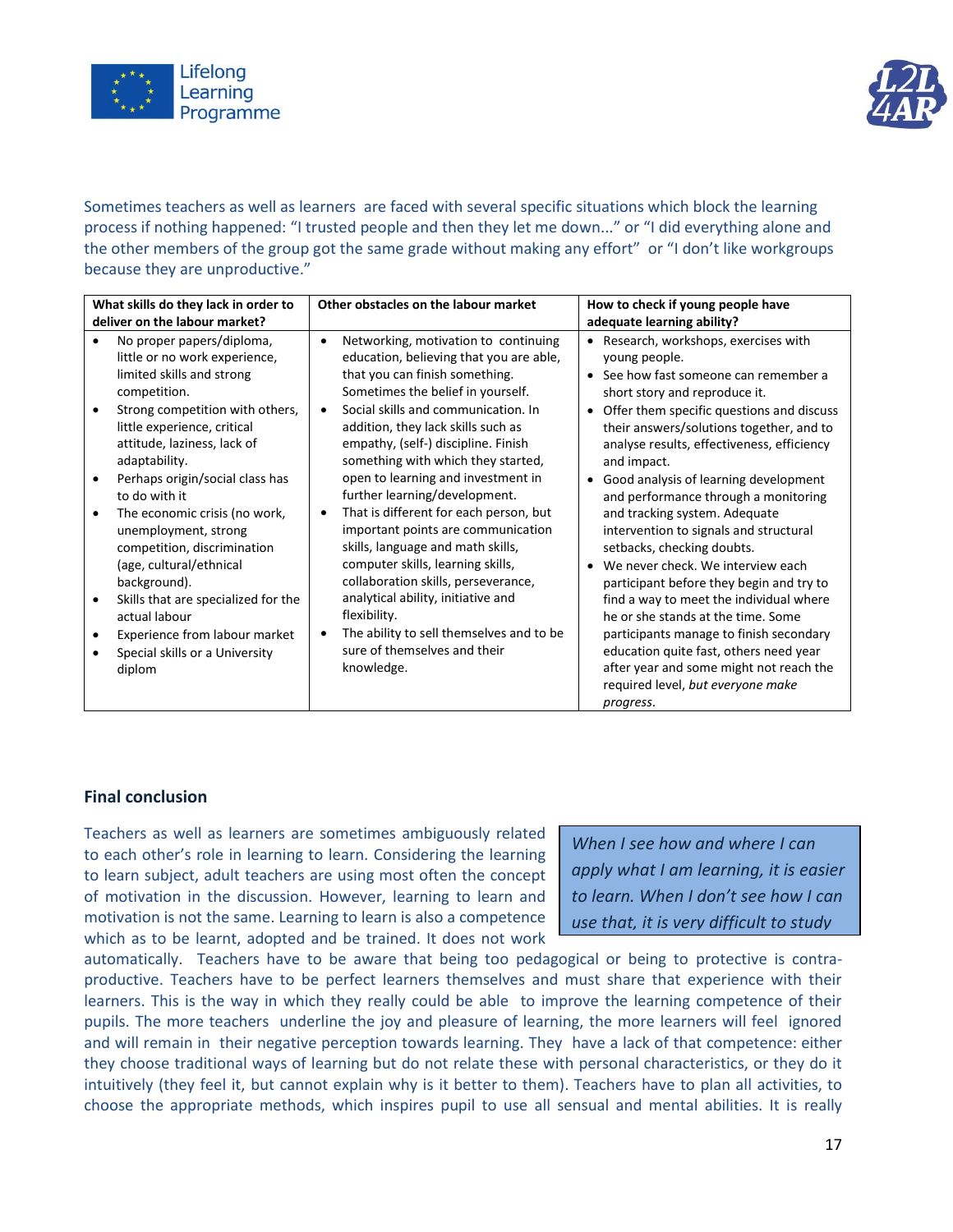



important that they praise and encourage their pupils, to motivate a given grade, to communicate with him more sincerely and to be more responsible at your job.

Teachers are teaching in their manner even if others are used to study in opposite way. It means that at first teachers have to know their pupil, to know one's mental abilities, the way of learning and one's inside fears. Learning to learn gives the basic methods and techniques to get out of any situation. Metacognitive knowledge can never be theoretical nor apprehended from books, but applies to each individual learner and is an important part of effective learning. If a learner don't have these skills, it is hard to get a job and/or to create a better position in life. Knowing how to learn means the capacity to lead your learning process, give orders to yourself, and instruct, check and correct yourself. The development of learning skills can't be too short. In a short time is not possible to become a critical thinker. Also social environment and impact of social environment are huge factors what influence learner`s effort to learn. Important is the exoerience of success. Successful learning can take place only in a spiritually and physically safe environment, mistakes should be allowed. The experience of success is very important. That's why all small advancements and their perception are important. Most important is knowing yourself, boosting self-esteem, a learner has to feel that she/he can manage with this learning process. The learners are disturbed by their negative school experience, it must be taken into account all the time. The everyday's social environment often does not support learners efforts to learn. It makes the learning environment very important, teachers have to begin with creating a comfortable environment and perceiving, encouraging and offering choices to learner. Teachers have to believe in learners development. Low qualified people primarily need learning skills, then self-development. Learning to learn must be continuous and in every action. If this learning process is really constant, the effect will be noticeable. Motivation starts with social skills, social skills must be related with other topics, and with that could rise motivation.